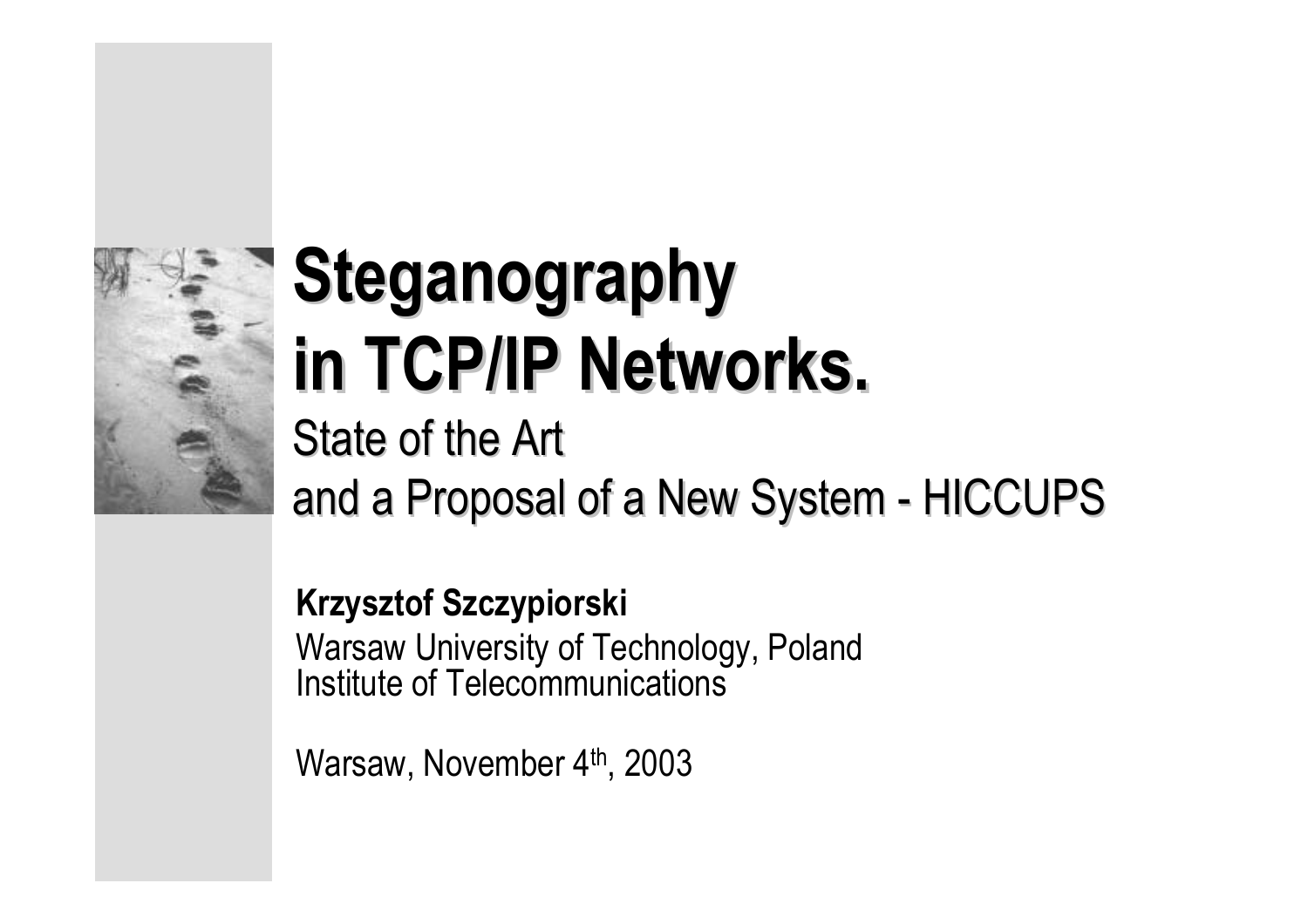

## **Outline Outline**

- ◆ Background: etymology, historical inheritance,<br>stegano vs. crypto...
- $\triangle$  State of the art hidden channels in:
	- **n** – Ethernet (CSMA/CD), IP, ICMP, TCP, UDP, HTTP,<br>HTML, XML…
- ♦ A proposal of a new system HICCUPS
	- **na**ñ HICCUPS concept
	- $-$  Network environment for HICCUPS and hidden data channels
	- **na**ñ – HICCUPS operation and functional parts
	- **na**ñ Example of implementation framework for wireless local area networks (WLAN) IEEE 802.11
	- Future work
- ♦ Conclusions
- ♦ References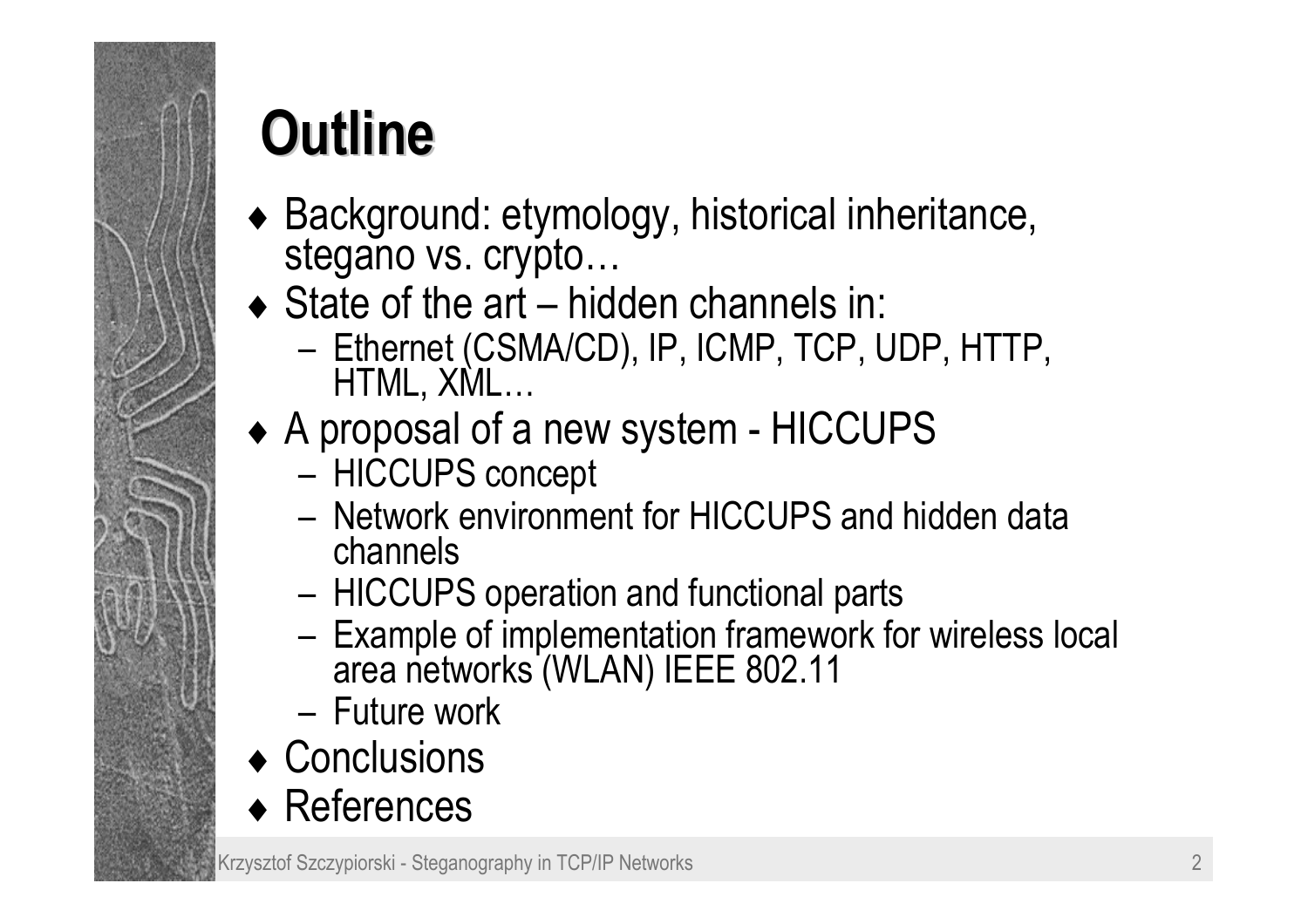#### **Historical Background Historical Background (1/2) Etymology**



Gaspari Schotti, Schola steganographica, 1665



↑ http://www.petitcolas.net/fabien/steganography/steganographica/schola-steganographica-1.html <sup>←</sup>http://www.esotericarchives.com/tritheim/stegano.htm

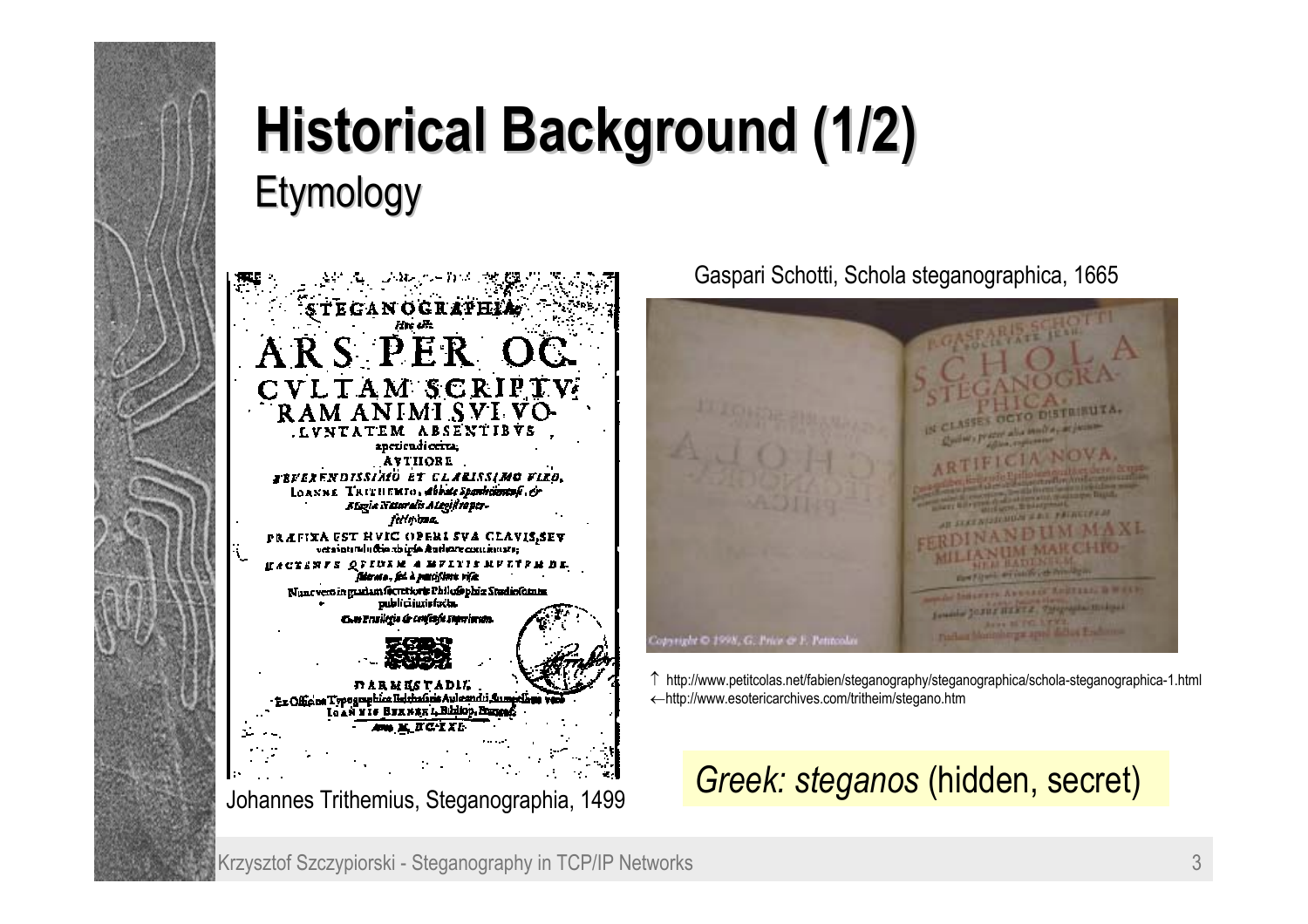#### **Historical Background (2/2)** Human vs. Human Problem



#### Masking **Invisible ink Invisible ink**

Roberton, New 6 on compliance with your desires Sending. that hast offered from fifther & maps of continuer may be an eleving) & from a member of the Bonnes Congress that is now letting of Water town. Hieron learn that are demy consisting of 30.000 cifochene moved speed by to be the four New England Ground winds 31 guesta for this Security is 13600. That as fees From the as this idemy shall be rough & expeliated it generally suppose that the first me witched to make a frial attachington of Barlon, & al the same lines desidents! badle with the morning of their string Whether This could be the precise of

↑http://www.si.umich.edu/spies/methods-ink.html

http://www.si.umich.edu/spies/methods-mask.html ↑

←http://www.miki.hg.pl/tatoo%20maly/Image72.jpg

#### Steganography was dedicated to hide information **from human**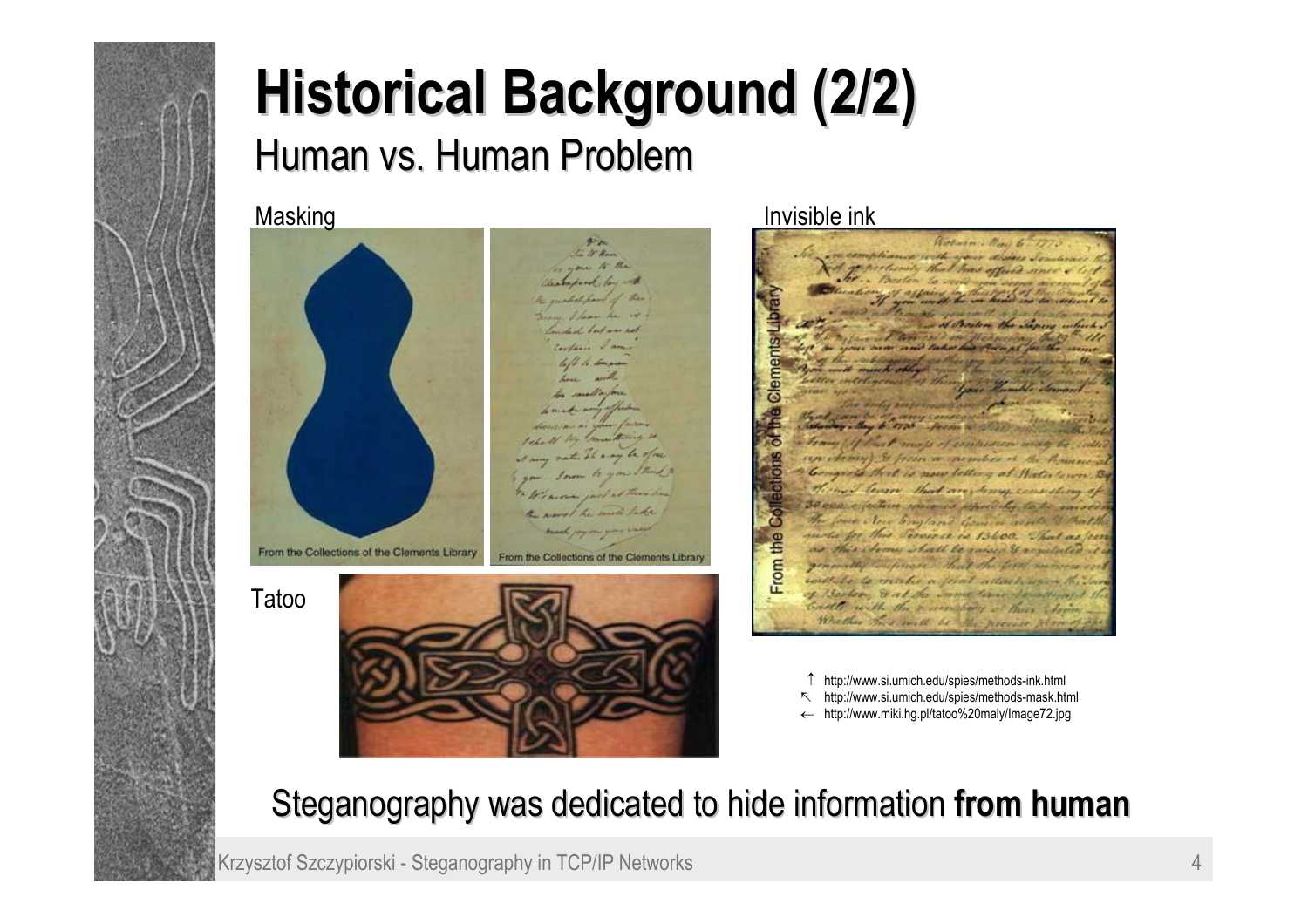# Stegano\* vs. crypto\*



- Steganography vs. cryptography
- Steganalysis vs. cryptanalisys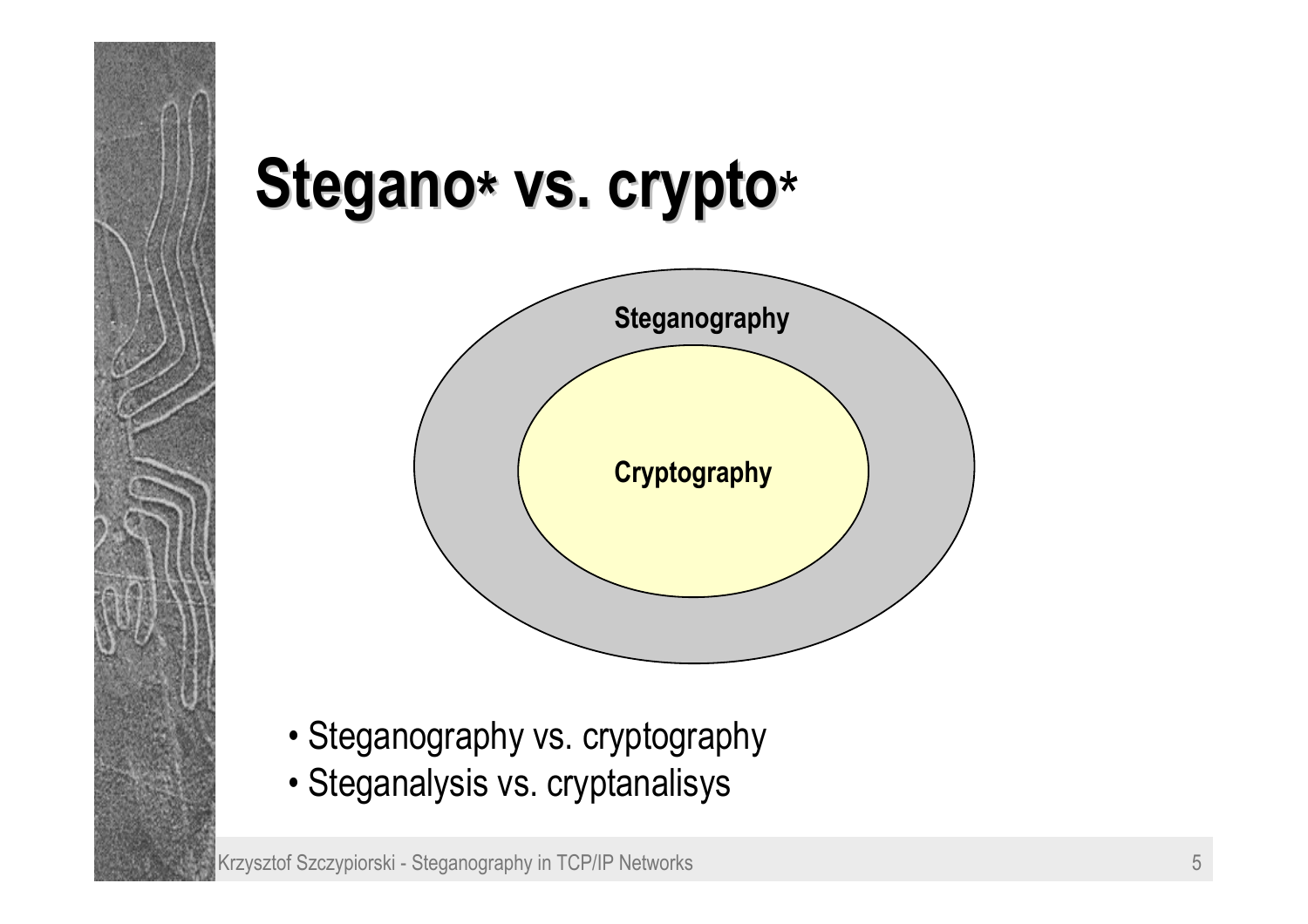# **Related Work: Top Layer Related Work: Top Layer**

♦

T C P/IP protocol s uite



- In the TCP/IP protocol suite **multimedia**  applications are equivalent of old techniques – hidden data is distributed in sound files, images and movies  $(\rightarrow)$  via WWW, Usenet, E-mail, etc.
- ♦ **Watermarking** to protect intellectual property rights
- ♦Network (protocol) steganography – **machine vs. machine problem**
- ♦ Field of knowledge established in scientific literature in 1996
- Discovered again after 911 (September 11<sup>th</sup>, 2001)
- ♦ At **application layer**: not only applications, but also protocols exist (HTTP, NNTP, SMTP, etc.)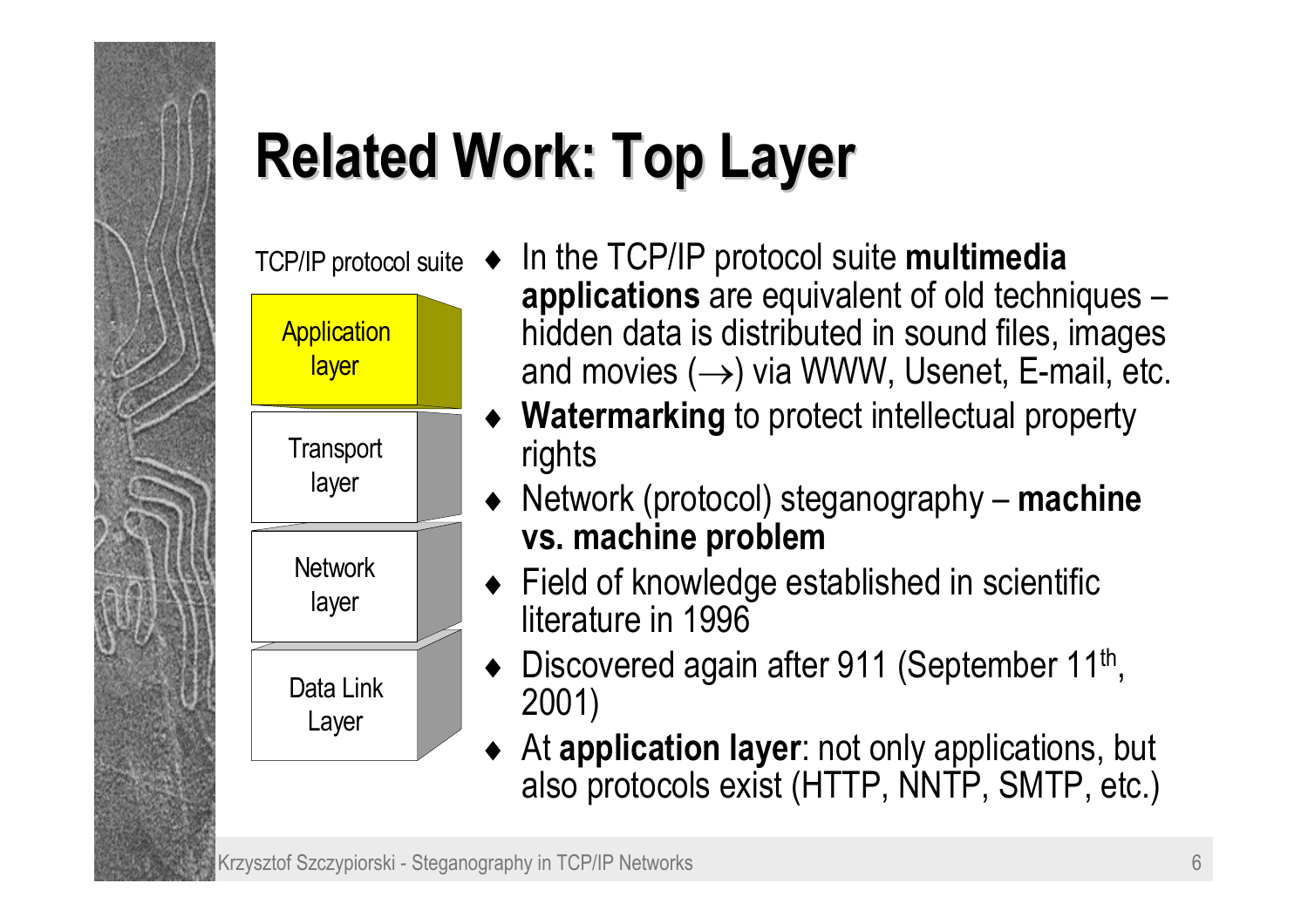### **Steganography "embedded in content"**



- $\bullet$  multimedia
	- $-$  sound files
	- ñ– images
	- movies



An image distributed in Internet (April 2003): http://www.michaelpang.com/upload/newupload/image001.jpg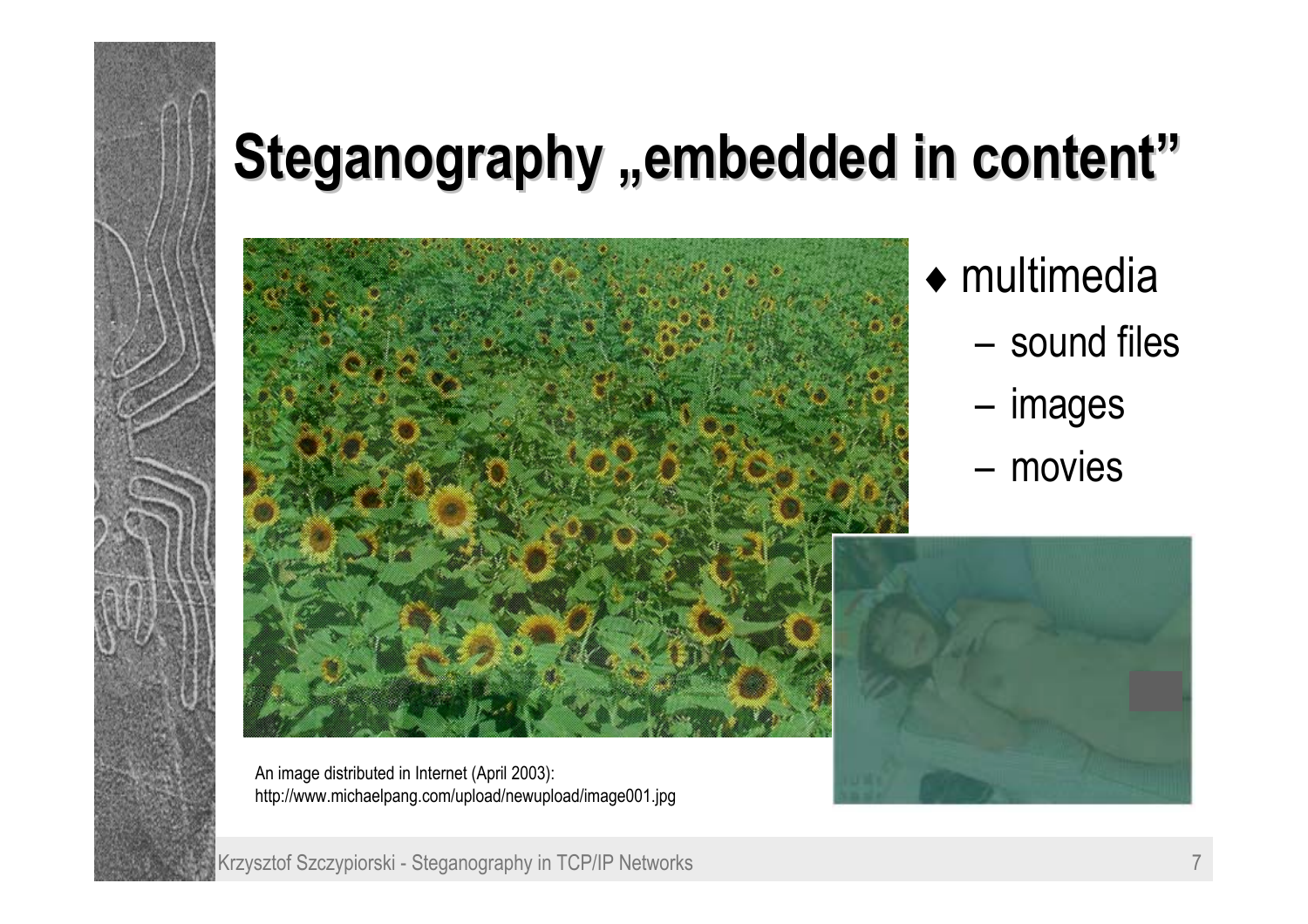Steganography and Digital Waterm.

|   | <b>TOOL</b>                                                                                                                                                                                                                                  | <b>VENDOR - AUTHOR</b>                                                                                                                                                                                                                                                                                                                                                                                                                                                                                                                                                                                                                                                                                                                                                                                 | <b>OPERATING</b><br><b>SYSTEM</b> | <b>STEG</b><br><b>TYPE</b>                                                                                                                       |
|---|----------------------------------------------------------------------------------------------------------------------------------------------------------------------------------------------------------------------------------------------|--------------------------------------------------------------------------------------------------------------------------------------------------------------------------------------------------------------------------------------------------------------------------------------------------------------------------------------------------------------------------------------------------------------------------------------------------------------------------------------------------------------------------------------------------------------------------------------------------------------------------------------------------------------------------------------------------------------------------------------------------------------------------------------------------------|-----------------------------------|--------------------------------------------------------------------------------------------------------------------------------------------------|
| n | <b>Ethnologie</b>                                                                                                                                                                                                                            | Man Collegeaux 1<br>mal to dividual air.<br>Mater Ahmeve Mittade Mit .co .xlin/                                                                                                                                                                                                                                                                                                                                                                                                                                                                                                                                                                                                                                                                                                                        | UTE (WhD05)<br>Underfulness: (1)  | <b>BEACHES:</b><br>(BMP)                                                                                                                         |
| а | DMP Server                                                                                                                                                                                                                                   | <b>Punilal Worlds</b><br>Punilel Worlds is an offshore coltrous development company based in Kiev,<br>(og/ital-of-Ukrains, Tel.: +380 (94) 442 6877 Tel./Fax: +380 (94) 442 6516<br>Pager: +380 (94) 461 0046 doll 180252 063M SMS: duddsdpons.tans.com.tax<br>cenal: dubb.@ywelds.com - Dened Information: Info J/W@Ailstow.us -<br>Services: Services DW-@AtLickw.va. Curtomer and Product Sepport:<br>Supon PW4Mikisovan Products Sale: Sale PW4Mikisovan Web<br>derigs: webmater PW@kbikiev.ns . Other questions: which, PW@kbikiev.ns.<br>Visit Paullel Worlds page at http://www.pswelds.com. Visit our stegenography<br>page at http://www.pworlds.com/techn/viepacography.phtml Vistt E0dF Service<br>laste a http://www.pworlds.com/products/carp-recrets.plated<br>atto: Menne prevelde com- |                                   | <b>BAAGES:</b><br>Susta: IFEG.<br>SF, 1949.<br>DEWEL OURINE<br><b>ESD (24-583)</b>                                                               |
|   | EMPRehed v1.54<br>C EMIC Day Belled                                                                                                                                                                                                          | Brook Sawlford and Tod Handel (LAHL gow)<br>Brook Smitted mix-diled gov Tod Handel thankshilled gov                                                                                                                                                                                                                                                                                                                                                                                                                                                                                                                                                                                                                                                                                                    | 208: (201)<br>(104M) 9IW          | <b>BEACHE</b><br>(BMF)                                                                                                                           |
|   | DMFT464 v2.16<br>(DIGMO) Data Rabed                                                                                                                                                                                                          | Brook Saudford and Ted Handel (LAHL gov)<br>Brook Sunfford rate diluti gov T+d Hundel thundel diluti gov                                                                                                                                                                                                                                                                                                                                                                                                                                                                                                                                                                                                                                                                                               | D05: (D05)<br>WIN: (WallOS)       | <b>BAAGES:</b><br><b>CDMP</b> 1                                                                                                                  |
| ы | Cancullum 2.0<br><b>Frederic Ivoex</b><br>Prédéric Féters rose Chuertruine., 30 4420 Minntegnée Stelgique par téléphone :<br>+32006/263 38 61 per email: s970133 disturbed sile at he<br>priors dicharas algibanet, ch theters dimogole ang. |                                                                                                                                                                                                                                                                                                                                                                                                                                                                                                                                                                                                                                                                                                                                                                                                        | <b>SOR OCT</b>                    | <b>BAAGES:</b><br><b>CT ISA GH-NA</b><br>imcomprisoned.<br>680ml 80<br>minimum of<br>SQ1818 Industr<br><b>Author</b><br>pommed:<br>taring PIFO.) |
|   | CEHED                                                                                                                                                                                                                                        | Costobard Hell Edition Allia: R. Tsyrran & Hers Ziemenson.<br>Introducer / JTHZ Productions Lindestont 52 S 1015 KZ Ansterlan The<br>Hebeled: Beking information: deph PDSTbasker, 943945 'Ln.v.<br>J.B. Thyron". 9:6 dignment, julius-dimindlers.com here dimindlers.com                                                                                                                                                                                                                                                                                                                                                                                                                                                                                                                              | WDR (Sw.)                         | <b>BAAGES:</b><br><b>BMP GENE</b><br>(1400)                                                                                                      |

**Steganographyís Web Page by Neil F. Johnson, PhD** http://www.jjtc.com/Steganography/toolmatrix.htm **A list\* of 146 tools (incl. only one tool for TCP/IP networks)**

\* October 2003

|            | atto: Absauer produce natchibys, orthono-                                             | <b>IDMP GA-NE</b><br><b>NPELL CHEWARE</b><br><b>JUVIPEE</b><br>menhations to<br><b>GRAID</b> 7 |  |
|------------|---------------------------------------------------------------------------------------|------------------------------------------------------------------------------------------------|--|
| Covert-TCP | Cryste H. Rowrigand<br>crowlend dipotents .com.<br>letty./Amont parlands, com/bapara) | <b>SECT BrOBEN</b><br>FROTOCOL:<br><b>IDVITENTEE</b>                                           |  |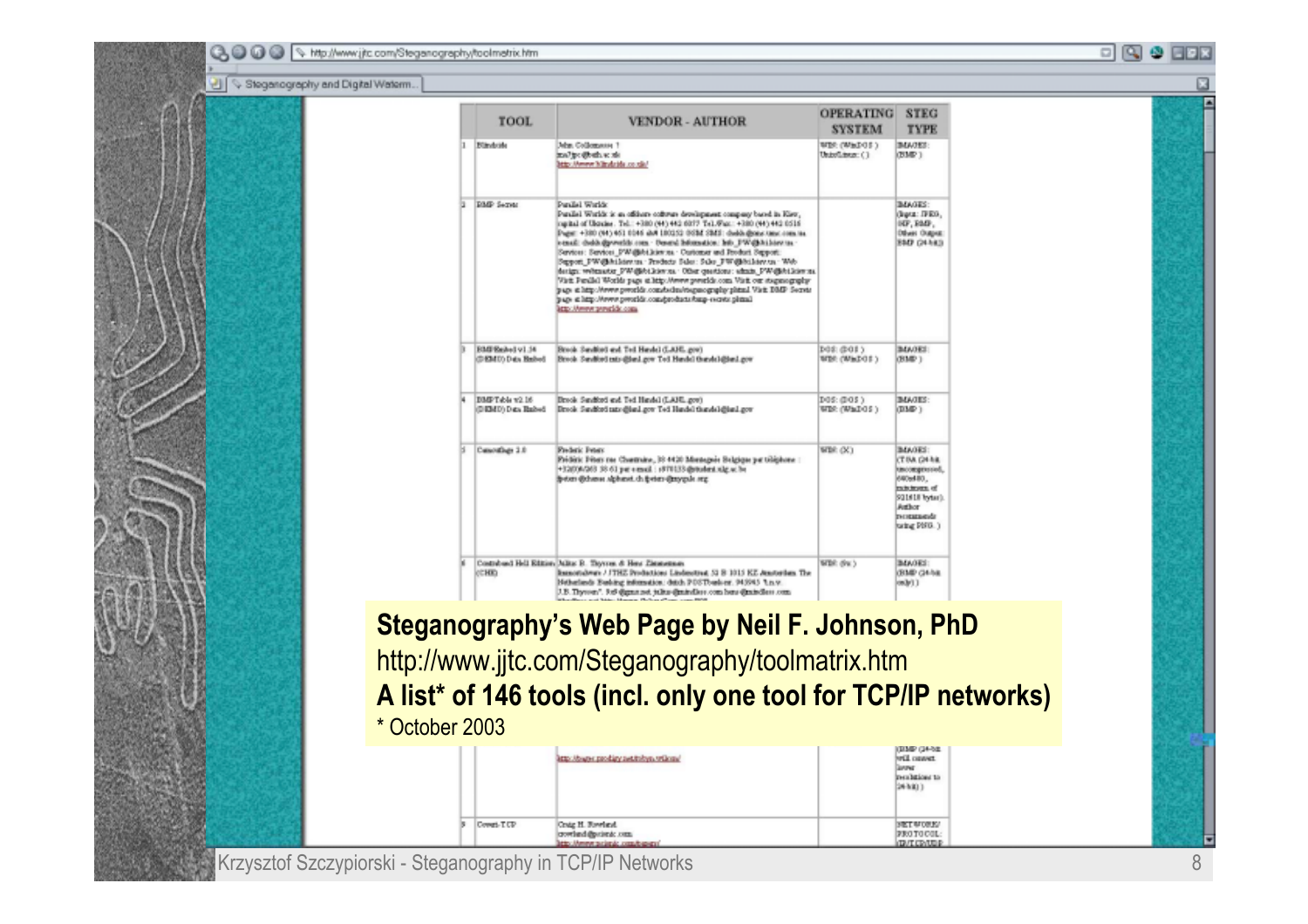# **Related Work: Beneath Top Layer Related Work: Beneath Top Layer**



- TCP/IP protocol suite A focus on transport and network layers hidden communication (because of WAN):
	- Usage of optional fields
	- Semantic changes
	- Improper, but acceptable construction of protocol data units (packets)
	- $\bullet$  In a data link layer
		- As above plus:
		- Usage of unused transmission code space
		- $-$  In LAN: CSMA/CD manipulation  $(\rightarrow)$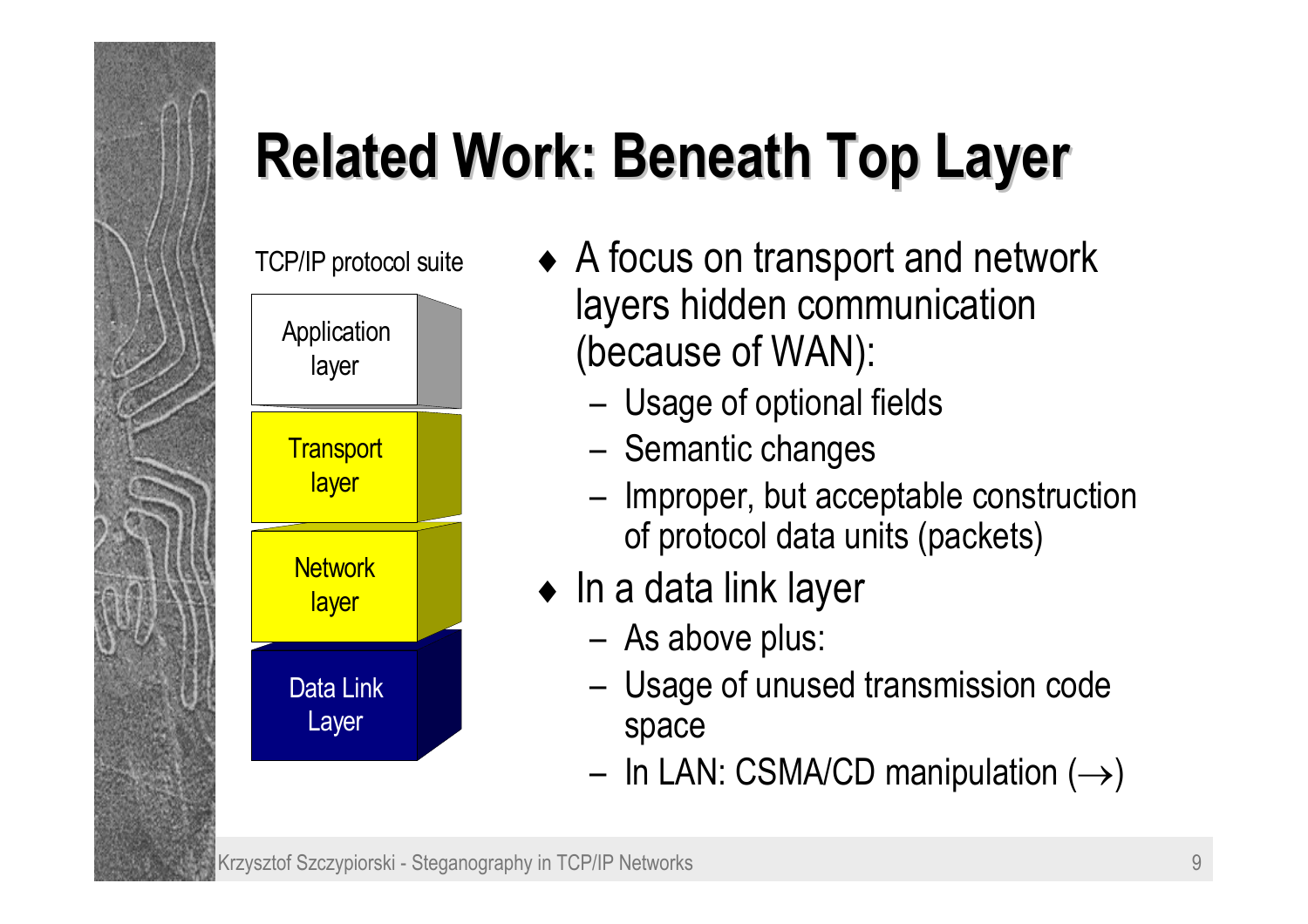#### **Examples of TCP/IP Protocol Suite Hidden Channels Channels**

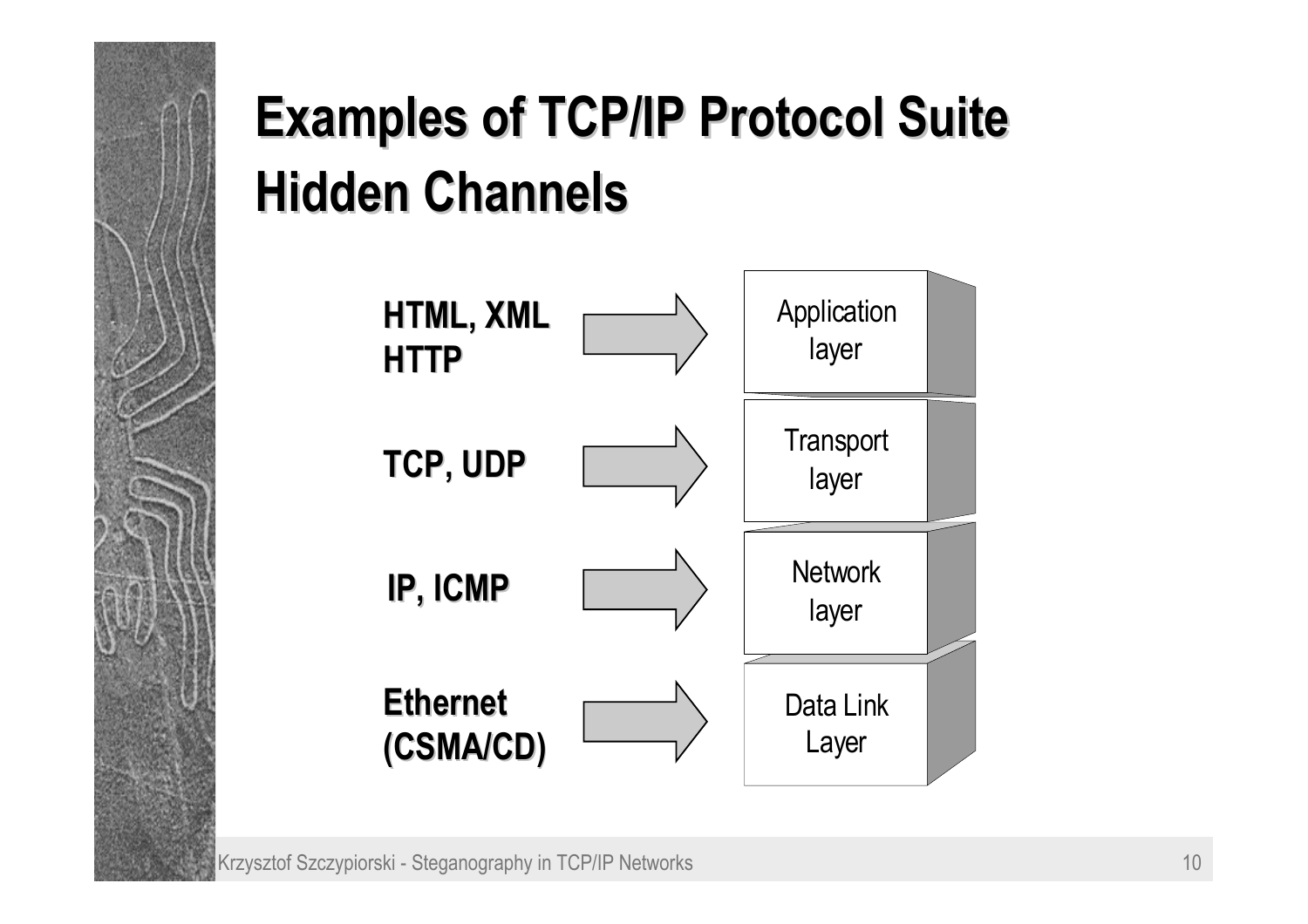# **CSMA/CD Manipulation**

- ♦ Handel T. I Sandford M.: **Hiding Data in the OSI Network Model.** In: Anderson, R. (Ed.): Proceedings of: Information Hiding - First International Workshop, Cambridge, U.K., May 30 – June 1, **1996**, vol. 1174 of Lecture Notes in Computer Science, Springer-Verlag Inc, pp. 23-38
- Weapon Design Technology Group Los Alamos National Laboratory
- ♦ A control over the retransmission time after packet collision ("back off") allows to send "bit-per-packet" information
- To send "bit-per-packet" information station uses zero or maximum time instead of random amount of time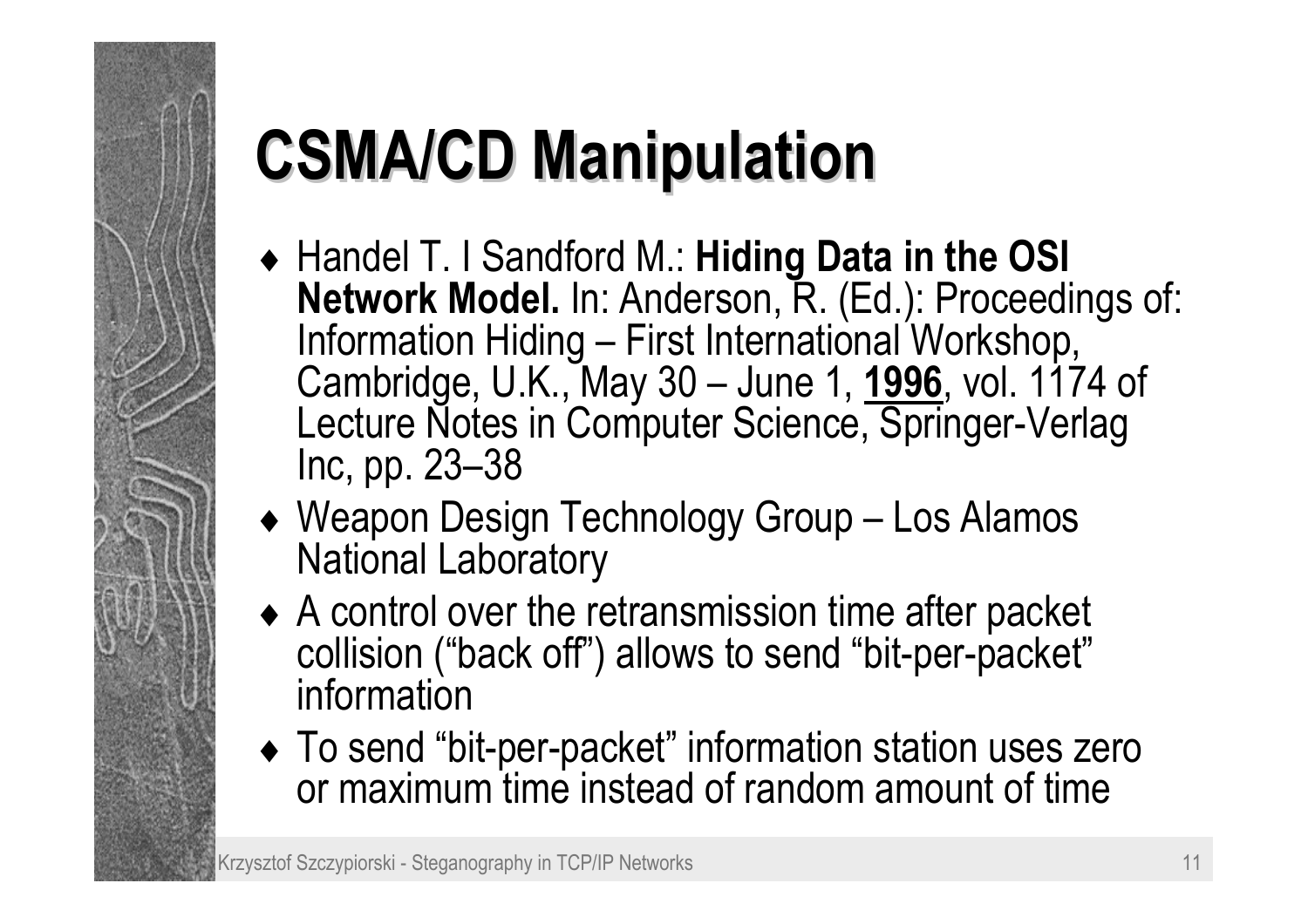#### **Network Layer and Transport Layer Manipulation Manipulation (1/2)**

- ♦ Rowland C. H.: **Covert Channels in the TCP/IP Protocol Suite**. Psionics Technologies, November 14, **1996**
	- Covert TCP
	- http://www.firstmonday.dk/issues/issue2\_5/rowland/
- ♦ Fisk G., Fisk M., Papadopoulos C., Neil J.: **Eliminating Steganography in Internet Traffic with Active Wardens.** In: Petitcolas, F. A. P. (Ed.): Proc. of: Information Hiding – 5th International Workshop, IH 2002, Noordwijkerhout, The Netherlands, October 7-9, **2002**, vol. 2578 of Lecture Notes in Computer Science, Springer-Verlag Inc., pp. 29-46
	- $-$  Los Alamos National Laboratory
	- http://public.lanl.gov/mfisk/papers/ih02.pdf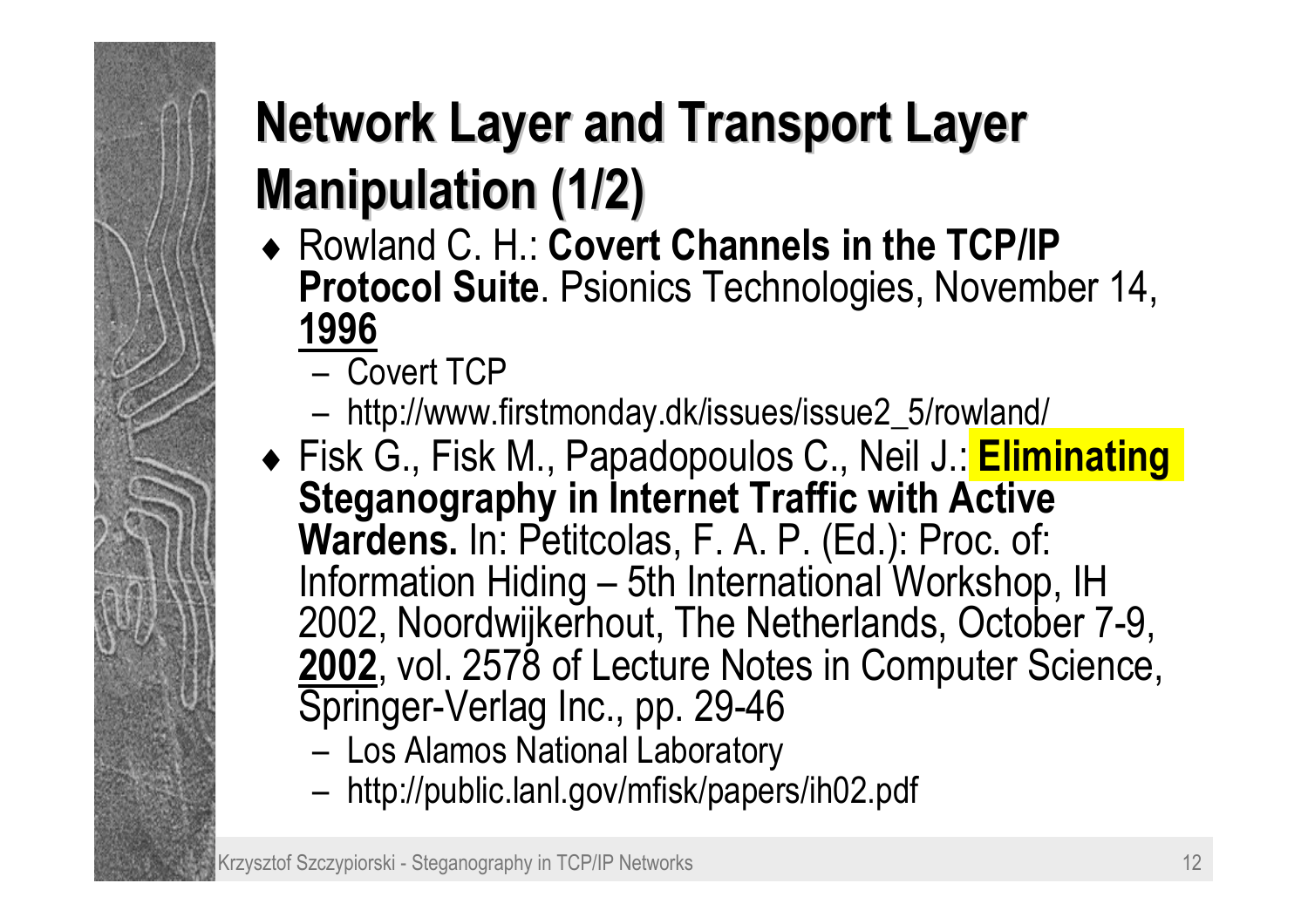#### **Network Layer and Transport Layer Manipulation Manipulation (2/2)**

#### ◆ Ka0ticSH

- "Diggin Em Walls (part 3) Advanced/Other Techniques for ByPassing Firewalls"
- ñhttp://neworder.box.sk/user.php?name=Ka0ticSH
- ◆ Project Loki
	- Phrack Magazine 49, **1996**-11-08
	- http://www.phrack.org/show.php?p=49

#### ♦ Lee Boyer

- ñ"Firewall bypass via protocol steganography"
- ñhttp://www.networkpenetration.com/protocol\_steg.html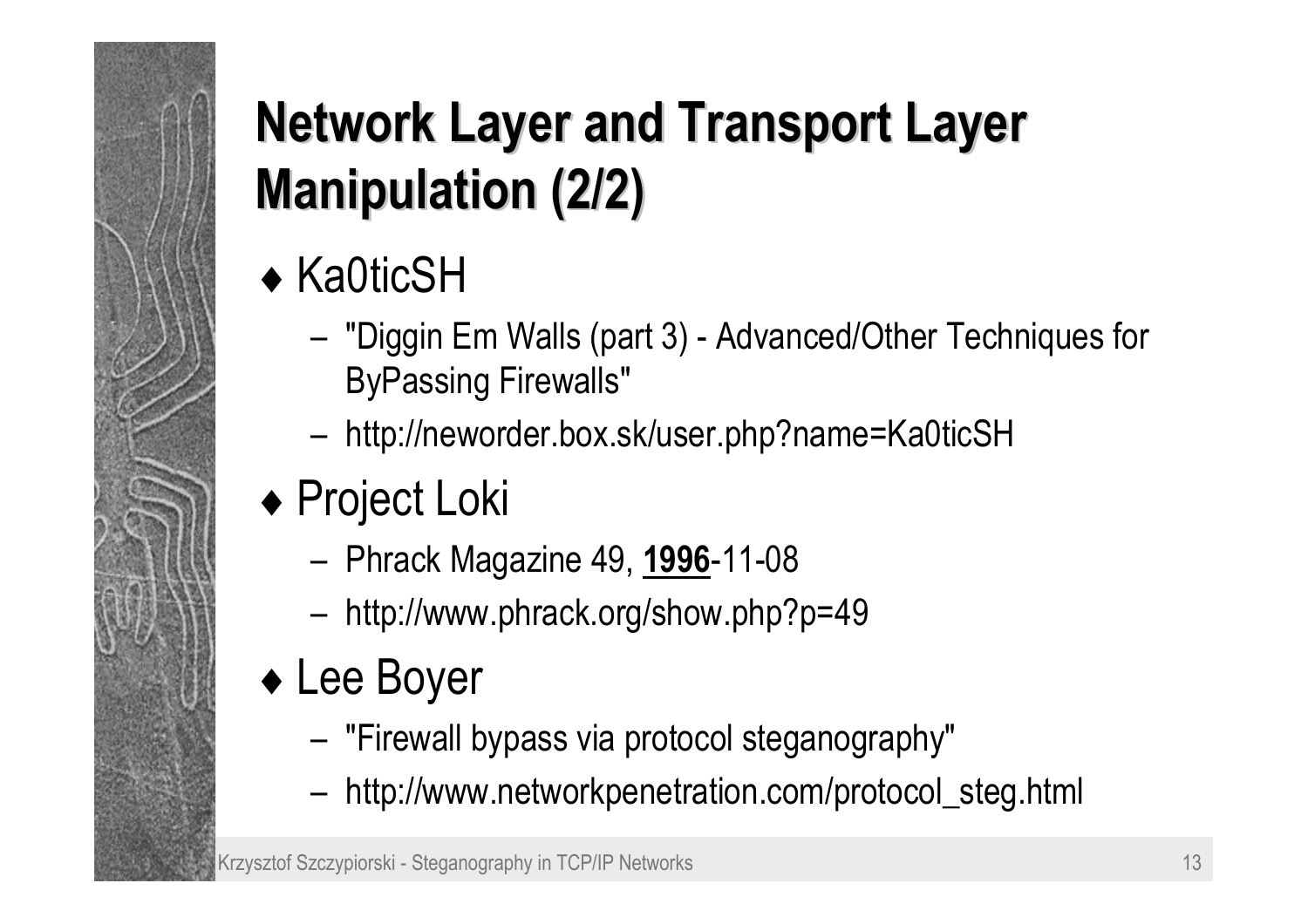

#### **IP header – Possible Hidden Channels (1/2)**

| 0                      |                  | 15                       | 16                                |  | 31         |
|------------------------|------------------|--------------------------|-----------------------------------|--|------------|
| version                | header<br>length | type of service<br>(ToS) | total length (in bytes)           |  |            |
|                        |                  | identification           | flags<br>fragment offset<br>3 bit |  |            |
| time to live           |                  | protocol                 | header checksum                   |  |            |
| source IP address      |                  |                          |                                   |  |            |
| destination IP address |                  |                          |                                   |  |            |
| options (if any)       |                  |                          |                                   |  |            |
|                        |                  |                          |                                   |  | <b>PAL</b> |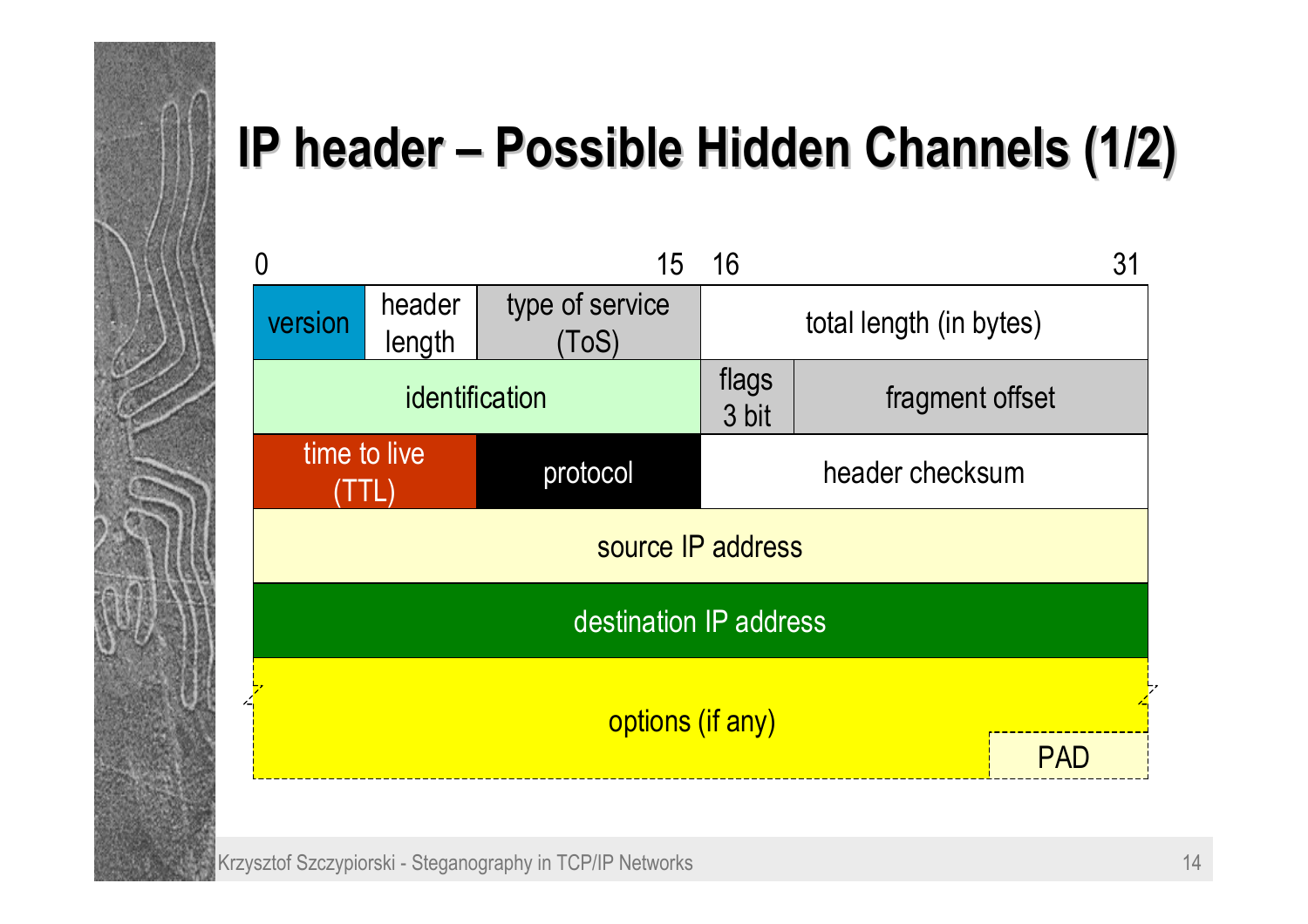#### **IP header – Possible Hidden Channels (2/2)**

- $\bullet$  PAD (padding bits) bandwidth 31 bits/packet
- $\bullet$  IP identification 16 bits/packet
- $\bullet$  Fake source IP address  $-$  32 bits/packet
- $\bullet$  Usage of IP destination address as a flag 8 bits/packet
- ♦ Usage of the unnecessary fields (ToS, options, some flags for example Don't Fragment - DF for the fragmented packet)  $-$  various bandwidth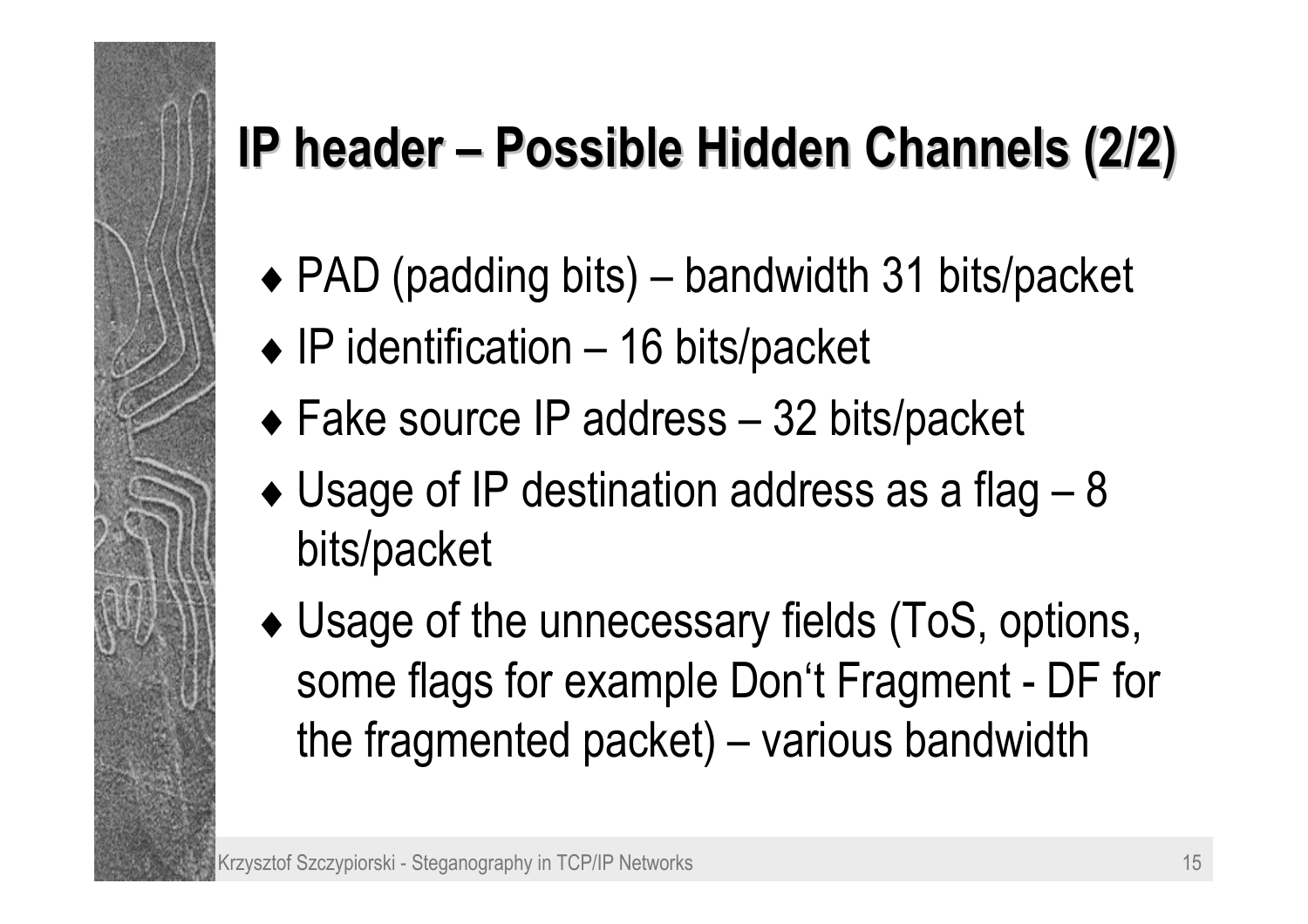#### **ICMP msg – Possible Hidden Channels (1/3)**



♦ Usage of the **Code** field, when only the **Type** field is sent (for example ICMP Address Mask Query  $\rightarrow$ ) – 8 bits/packet

♦ Usage of optional fields or field that should have strict value (for example ICMP Destination Unreachable  $\rightarrow$ )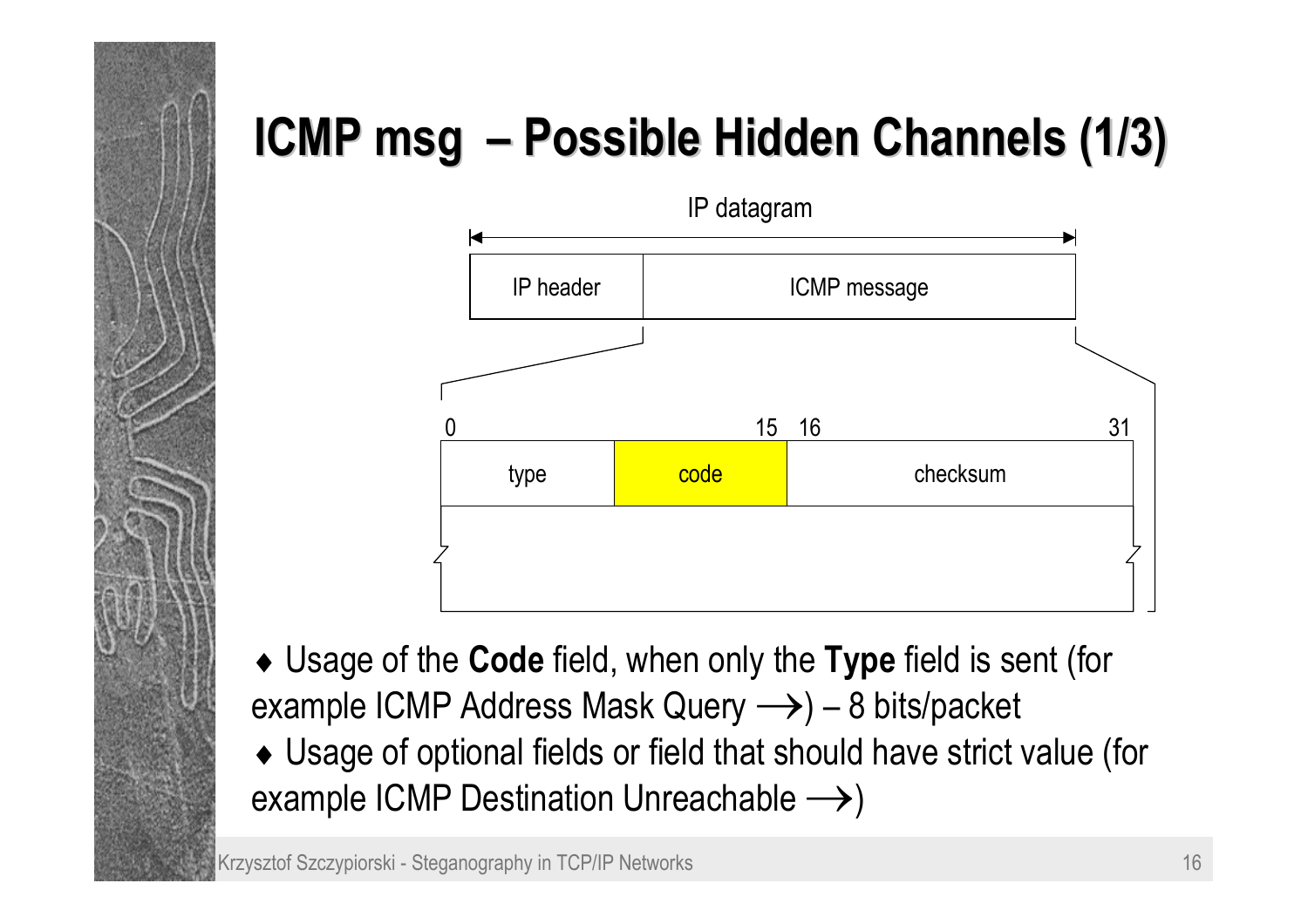#### **ICMP msg – Possible Hidden Channels (2/3) ICMP Address Mask Query ICMP Address Mask Query**



17 – Request; 18 - Reply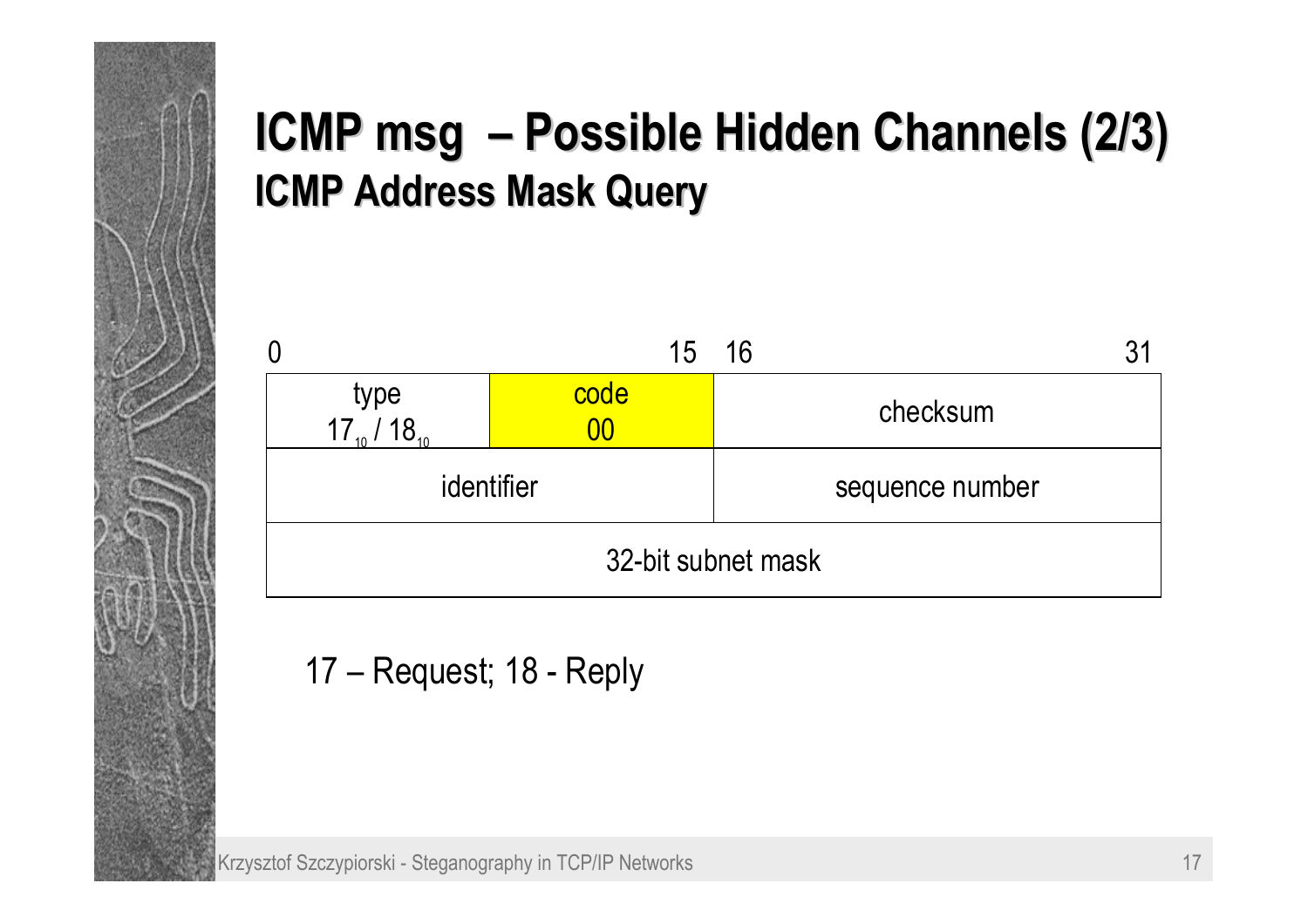#### **ICMP msg – Possible Hidden Channels (3/3) ICMP** "Destination Unreachable"

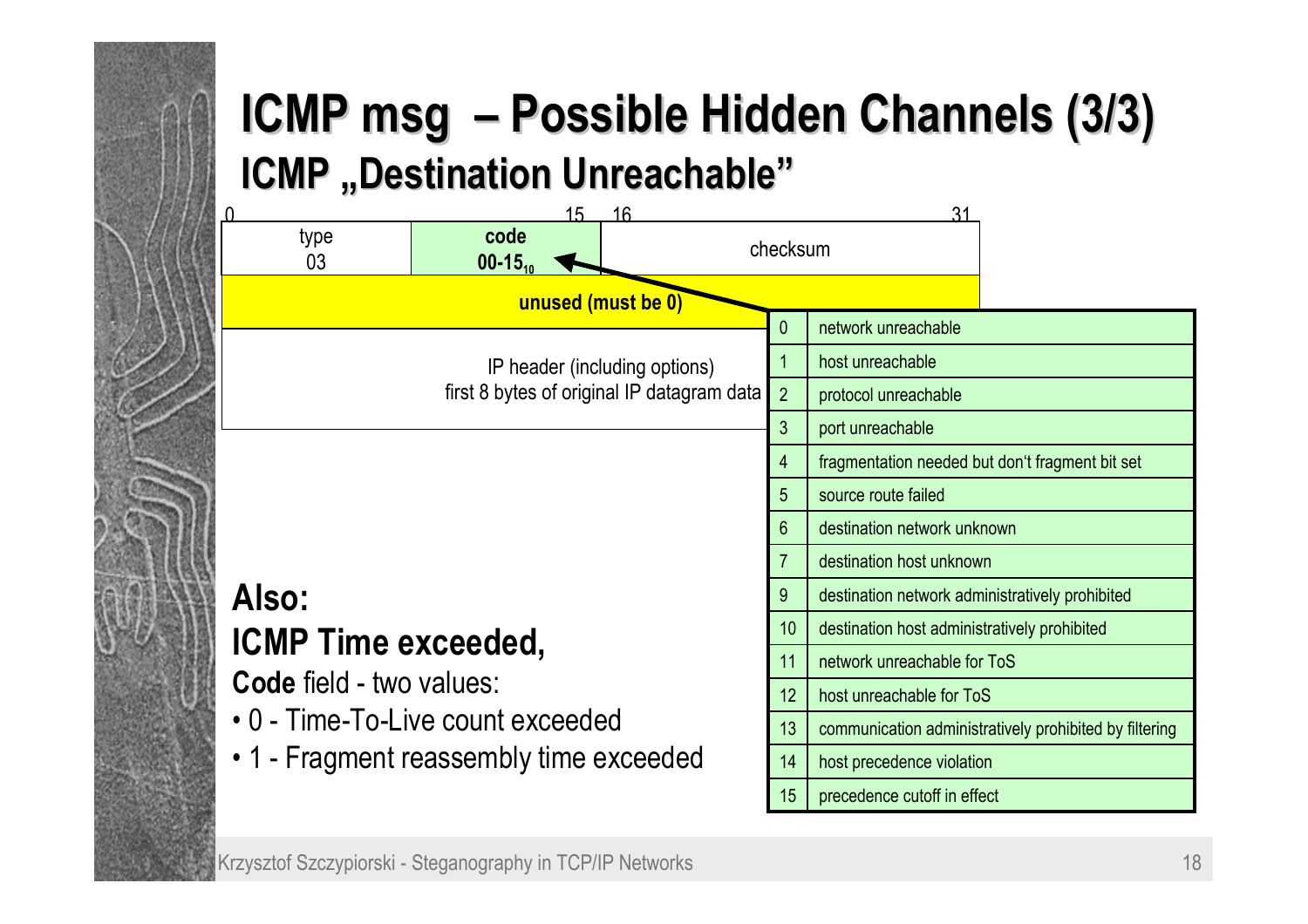#### **UDP Header – Possible Hidden Channels**

| 15                     | 16                          |
|------------------------|-----------------------------|
| <b>UDP</b> source port | <b>UDP</b> destination port |
| <b>UDP length</b>      | <b>UDP checksum</b>         |
| data                   |                             |

#### ♦UDP source port and UDP checksum are optional

Krzysztof Szczypiorski - Steganography in TCP/IP Networks 19 and 19 and 19 and 19 and 19 and 19 and 19 and 19 and 19 and 19 and 19 and 19 and 19 and 19 and 19 and 19 and 19 and 19 and 19 and 19 and 19 and 19 and 19 and 19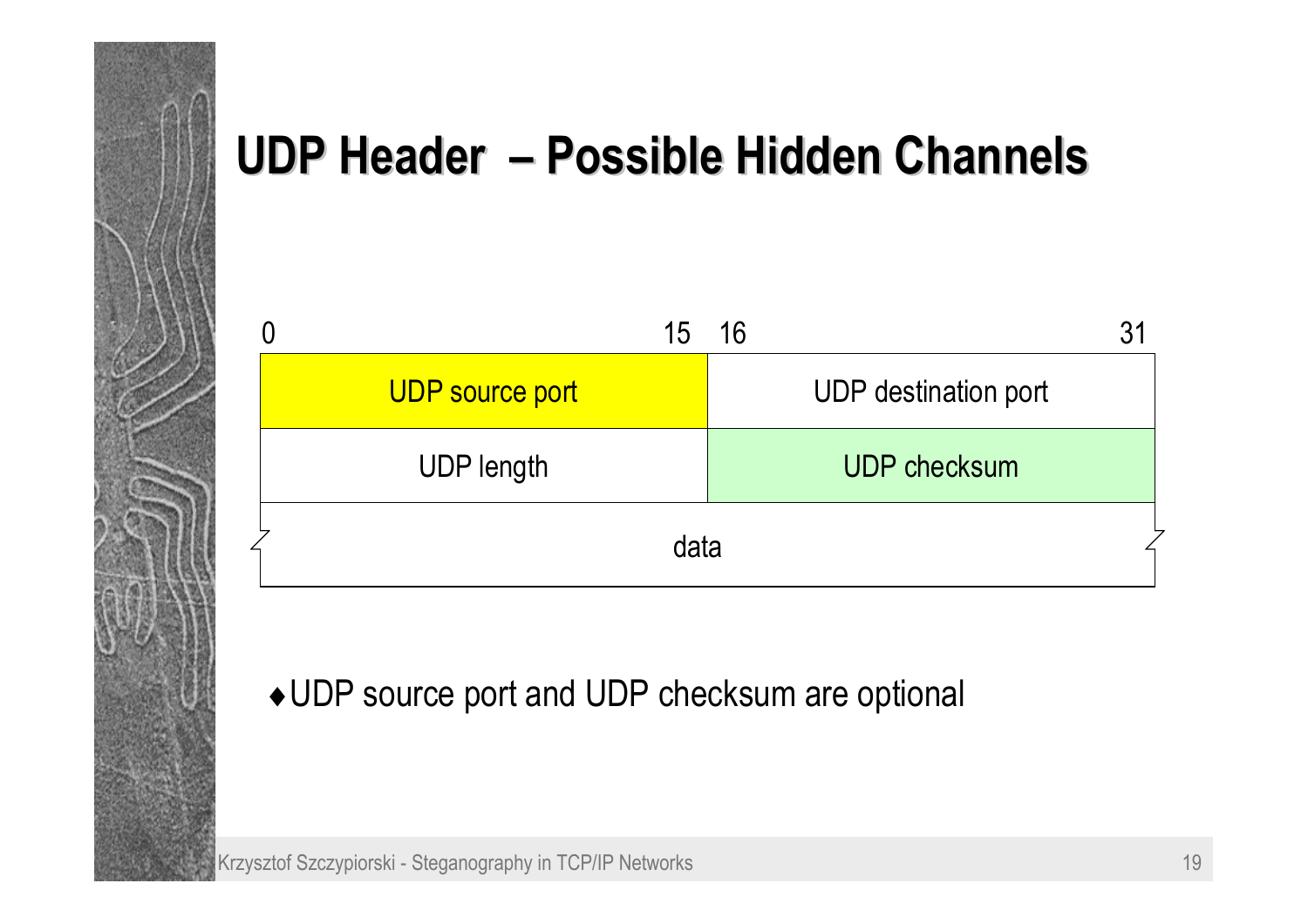#### **TCP Header TCP Header <sup>ñ</sup> Possible Hidden Channels Possible Hidden Channels (1/2)**

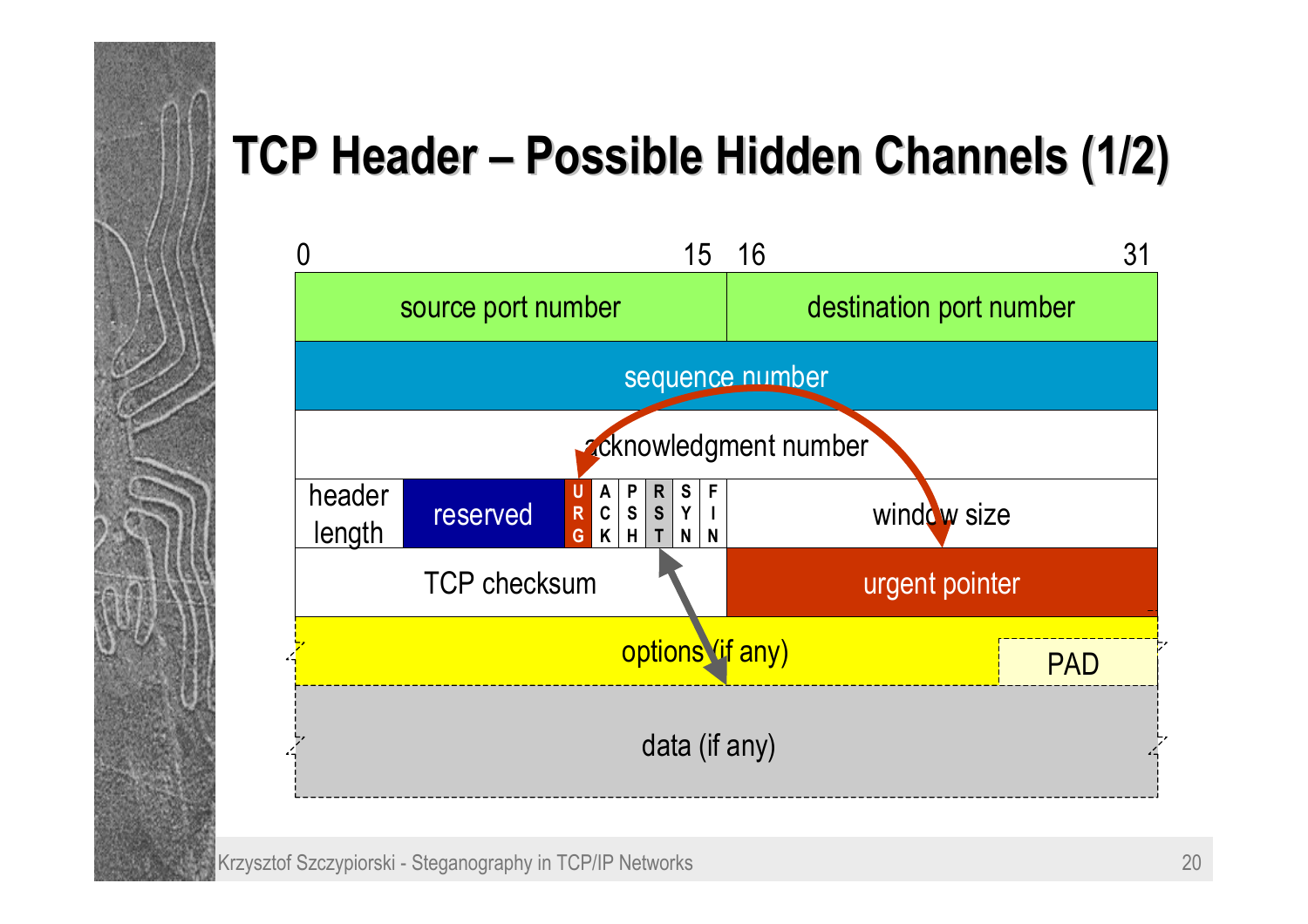#### **TCP Header TCP Header <sup>ñ</sup> Possible Hidden Channels Possible Hidden Channels (2/2)**

- $\bullet$  PAD (padding bits) bandwidth 31 bits/packet
- $\triangleleft$  Usage of chosen ISN (initial SN) 32 bits per connection
- $\blacklozenge$  Usage of urgent pointer, when URG=0 16 bits/packet
- $\bullet$  Usage of reserved bits  $-6$  bits/packet
- ♦ Existence of data, when RST=1
- $\bullet$  Port numbers as an alphabet  $(\rightarrow)$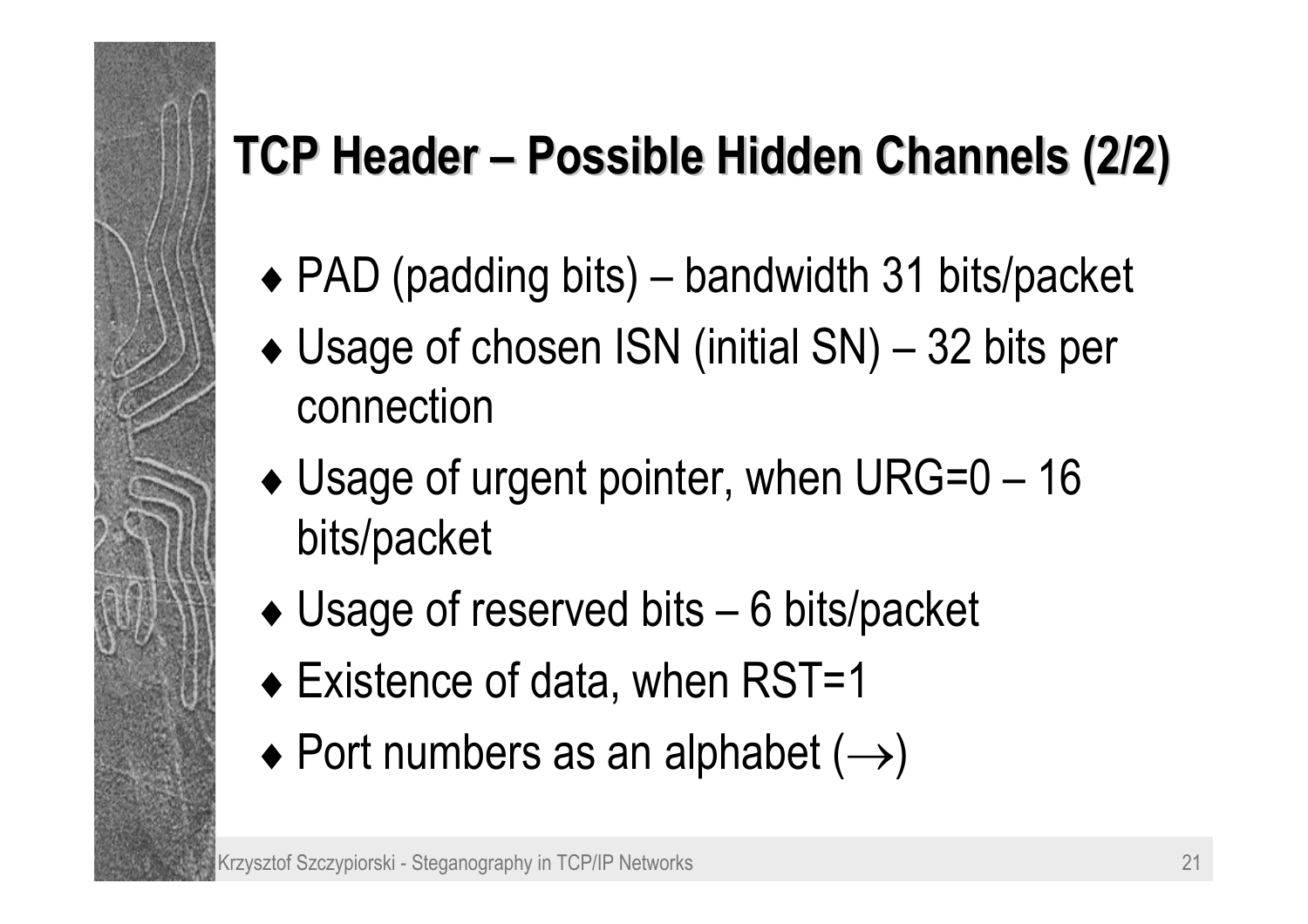# **<sup>Ñ</sup>Алфавит Алфавит мы ужe знаем,**  $\mathbf{y}$ же пишем и читаем..."



#### Bandwidth: 1 letter/packet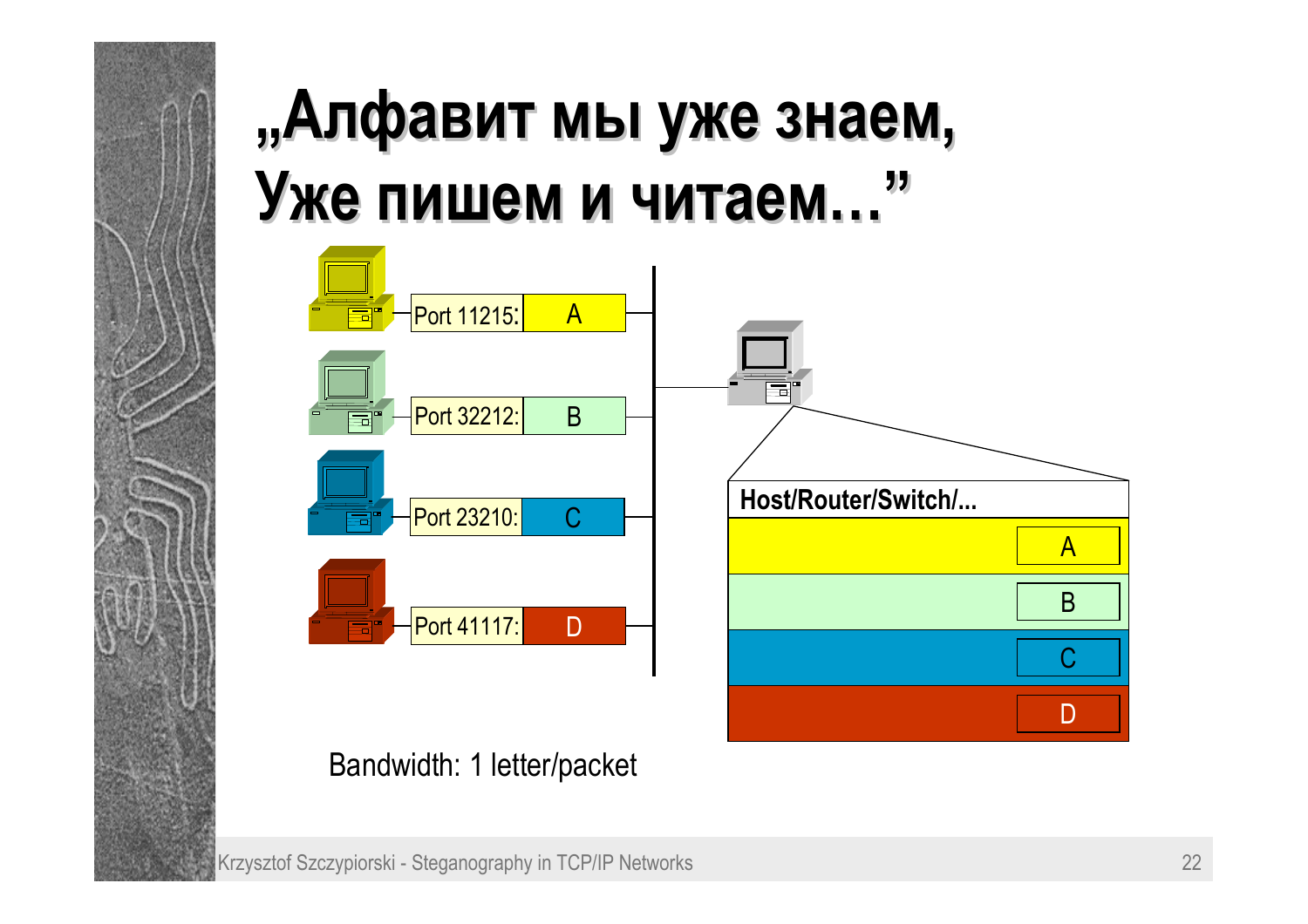

## **Manipulation Manipulation of HTTP of HTTP**

**titan<krzysiek>(3)> telnet stegano.net 80**

**Trying 66.150.161.136... Connected to stegano.net. Escape character is '^]'. Hi, Stupid** 

**HTTP/1.0 400 Bad Request**

**Server: Squid/2.4.STABLE7**

**Mime-Version: 1.0**

**Date: Tue, 4 Nov 2003 10:12:59 GMT**

**Content-Type: text/html**

**Content-Length: 903**

**Expires: Tue, 4 Nov 2003 10:12:59 GMT**

**X-Squid-Error: ERR\_INVALID\_REQ 0**

**X-Cache: MISS from w3cache.pw.edu.pl**

**Proxy-Connection: close**

**...**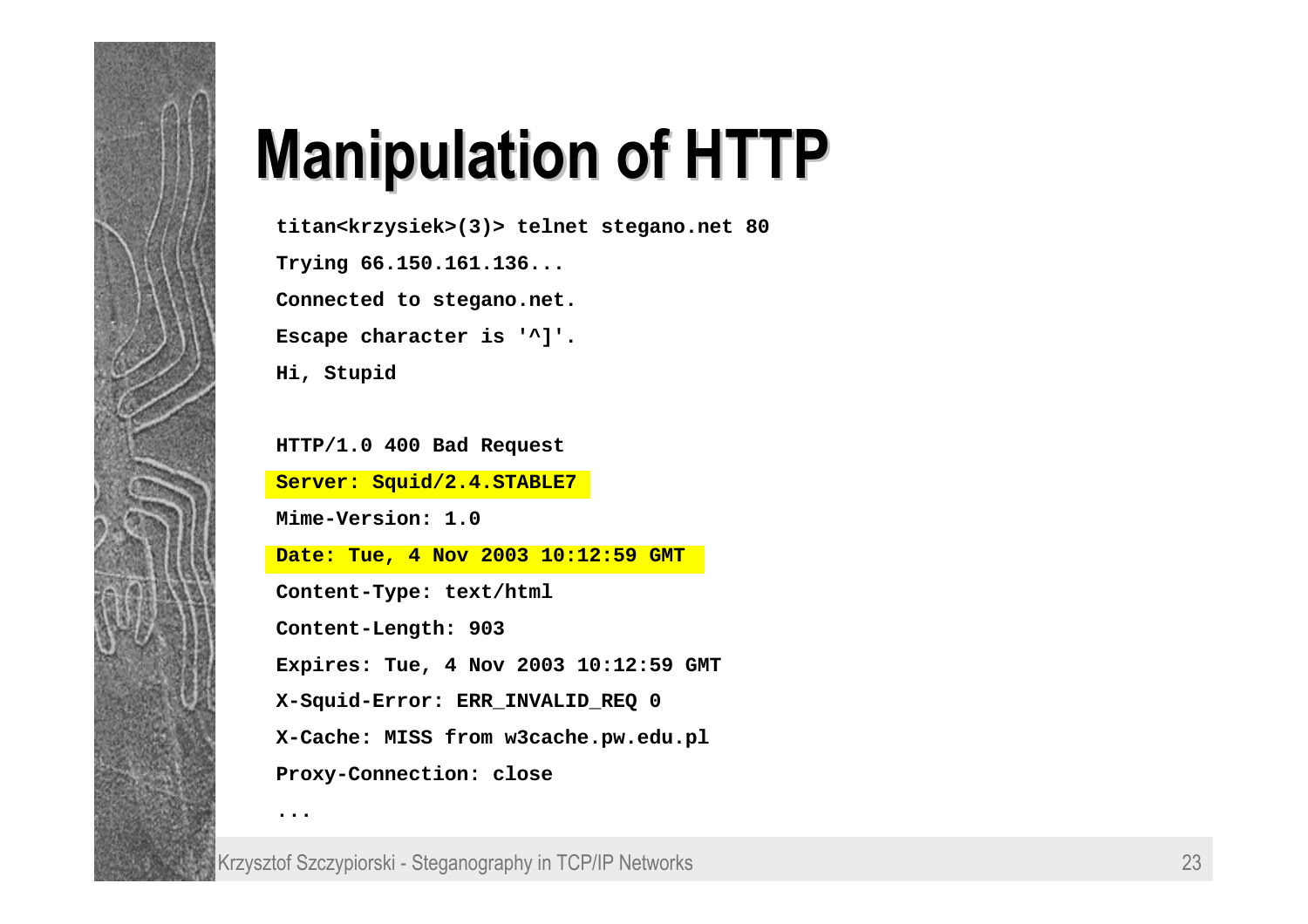# **Manipulation of HTML, XML...**

**<html>**

**<head>**

```
<title>:::: s t e g a n o . n e t ::::</title>
<meta http-equiv="Content-Type" content="text/html; charset=iso-8859-2">
</head>
```

```
<body bgcolor="#CCCCCC" text="#CCCCCC" link="#CCCCCC" vlink="#CCCCCC" 
alink="#CCCCCC"><div align="center"><br>
  <img src="stegano.jpg" width="662" height="442" usemap="#Map_1" border="0"> 
<br><map name="Map_1">
```

```
<area shape="rect" coords="15,413,254,437" href="mailto:info@stegano.net">
```
**</map>**

**</div>**

**</body>**

**</html>**

#### • Size of characters, tag options, spaces, NL...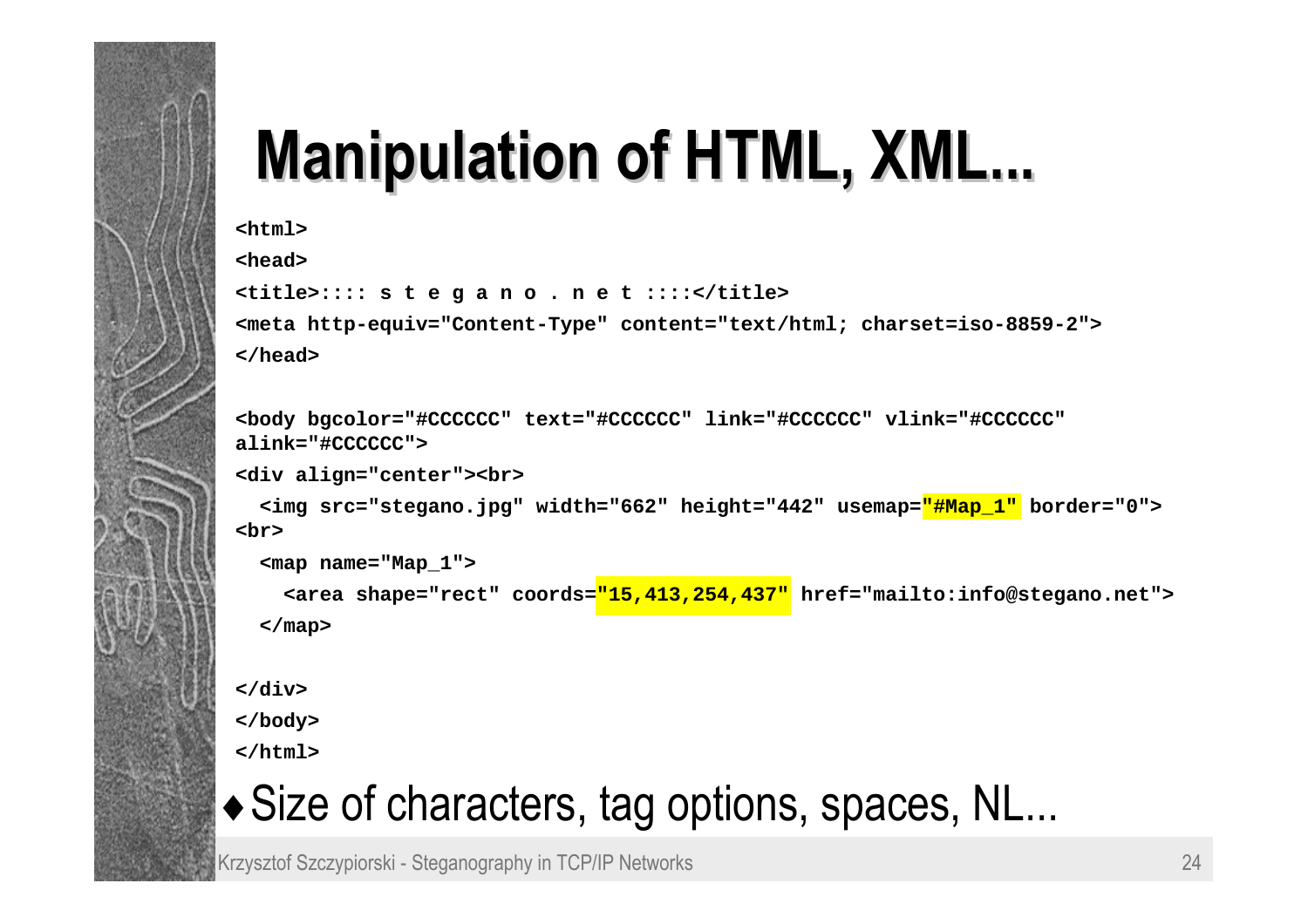# **How to Be Affected Affected with HICCUPS? with HICCUPS?**

- ♦ **HICCUPS** <sup>=</sup> **HI**dden **C**ommuni**C**ation system for corr**UP**ted network**S**
- ♦ Original network steganographic system for shared medium networks developed at Warsaw University of Technology, Poland (since May **2002**)
- ♦ Polish patent pending P.359660 (April **2003**)
- ♦ **hiccup** (Merriam-Webster dictionary) Variant: *also* **hiccough**
	- ñ *noun*
		- **1 :** a spasmodic inhalation with closure of the glottis accompanied by a peculiar sound
		- **2 :** an attack of hiccuping usually used in plural but singular or plural in constr.
	- ñ *intransitive verb;* inflected forms: **hiccuped** *also* **hiccupped**; **hiccuping** *also* **hiccupping**
		- **:** to make a hiccup; *also* **:** to be affected with hiccups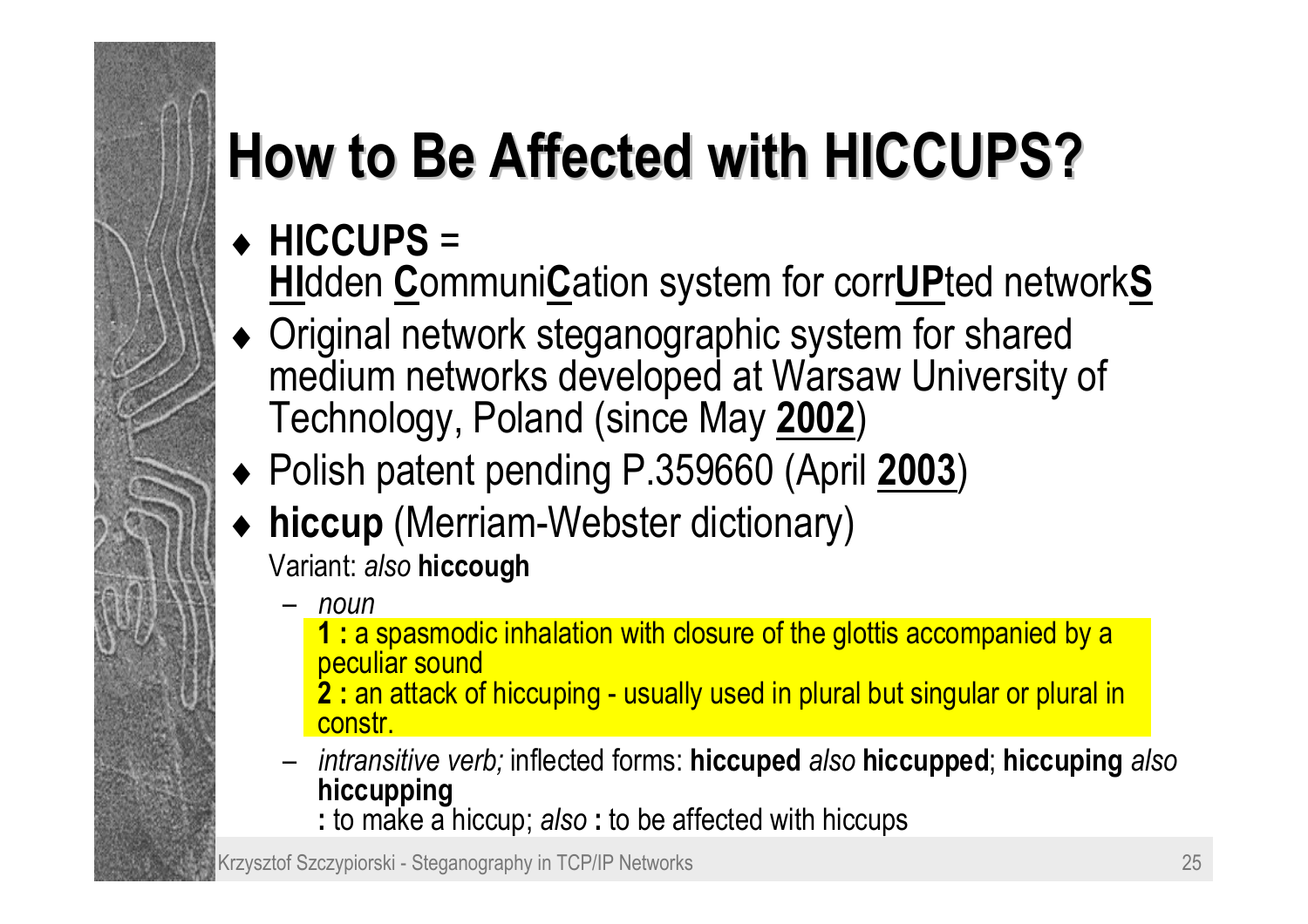# **HICCUPS: HICCUPS: Publications Publications (1/2)**

- ♦ **Polish patent application:** *SposÛb steganograficznego ukrywania i przesyłania danych dla sieci telekomunikacyjnych ze wspÛłdzielonym medium transmisyjnym oraz układ formowania ramek warstwy sterowania dostępem do medium* (in Polish) – P.359660. Warsaw University of Technology, **April 11, 2003**
- ♦ **Projectís Website**: **stegano.net** <sup>ñ</sup> since **April 12, 2003**
- ♦ **Paper and presentation:** *HICCUPS ñ system ukrytej komunikacji dla "zepsutych" sieci* (in Polish) – Proc. of: VII Krajowa Konferencja Zastosowań Kryptografii Enigma'2003, **May 12-14 2003**, Warsaw, Poland, pp. 247-253, ISBN 83-918247-0-5
- ♦ **Paper and presentation:** *System steganograficzny dla sieci <sup>o</sup> współdzielonym medium* (in Polish) – Proc. of: Krajowe Sympozjum Telekomunikacji KST 2003, **September 10-12 2003**, Bydgoszcz, Poland, Vol. B, pp. 199-205, ISSN 1234-4699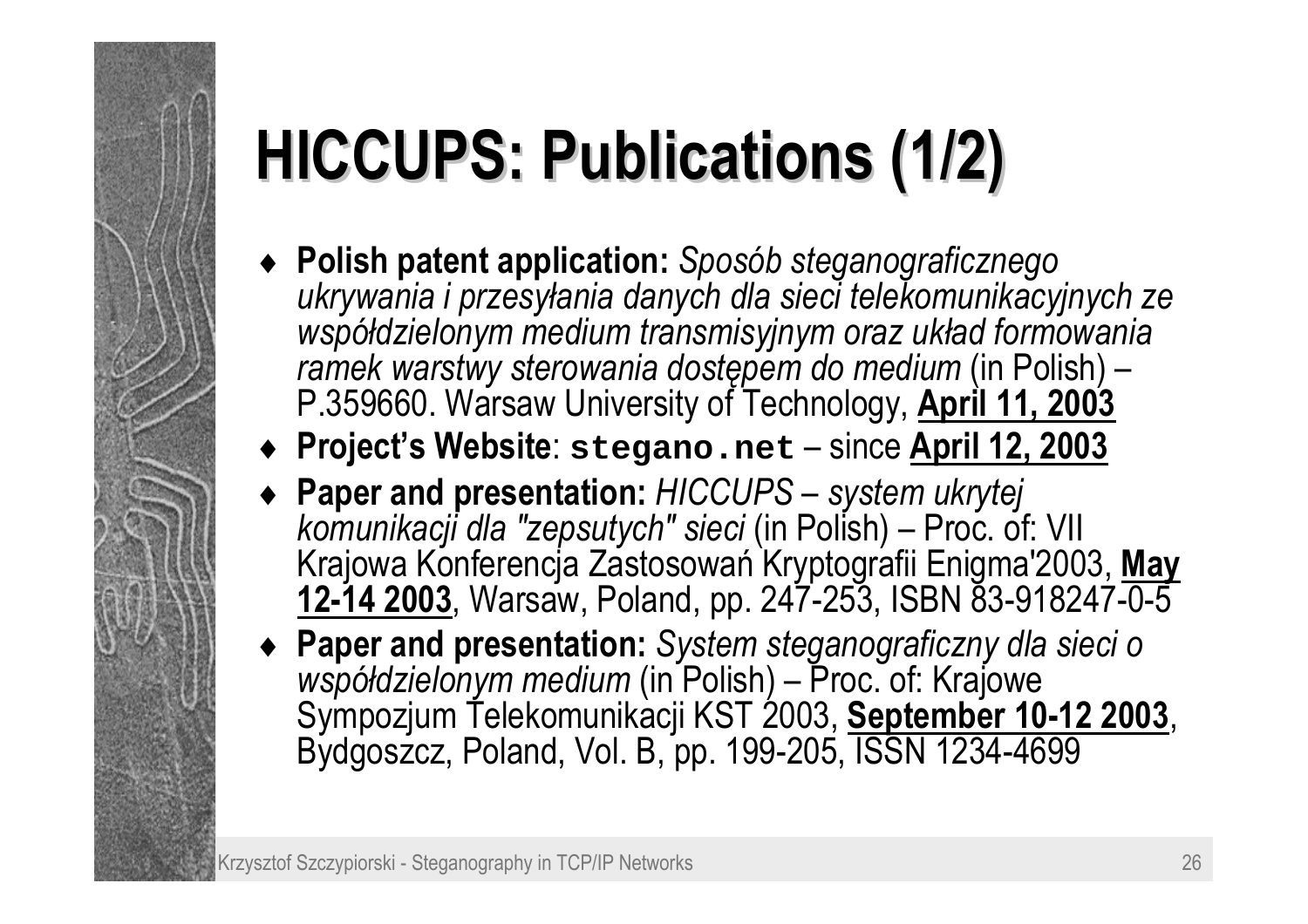# **HICCUPS: HICCUPS: Publications Publications (2/2)**

- ♦ **Invited talk:** *Steganografia w sieciach TCP/IP* (in Polish) – Proc. of: VI Krajowa Konferencja Bezpieczeństwa Sieciowego, **October 15-16 2003**, Warsaw, Poland
- ♦ **Paper and presentation:** *HICCUPS: Hidden Communication System for Coruppted Networks* – Proc. of: The Tenth International Multi-Conference on Advanced Computer Systems ACS'2003, **October 22- 24, 2003** Międzyzdroje, Poland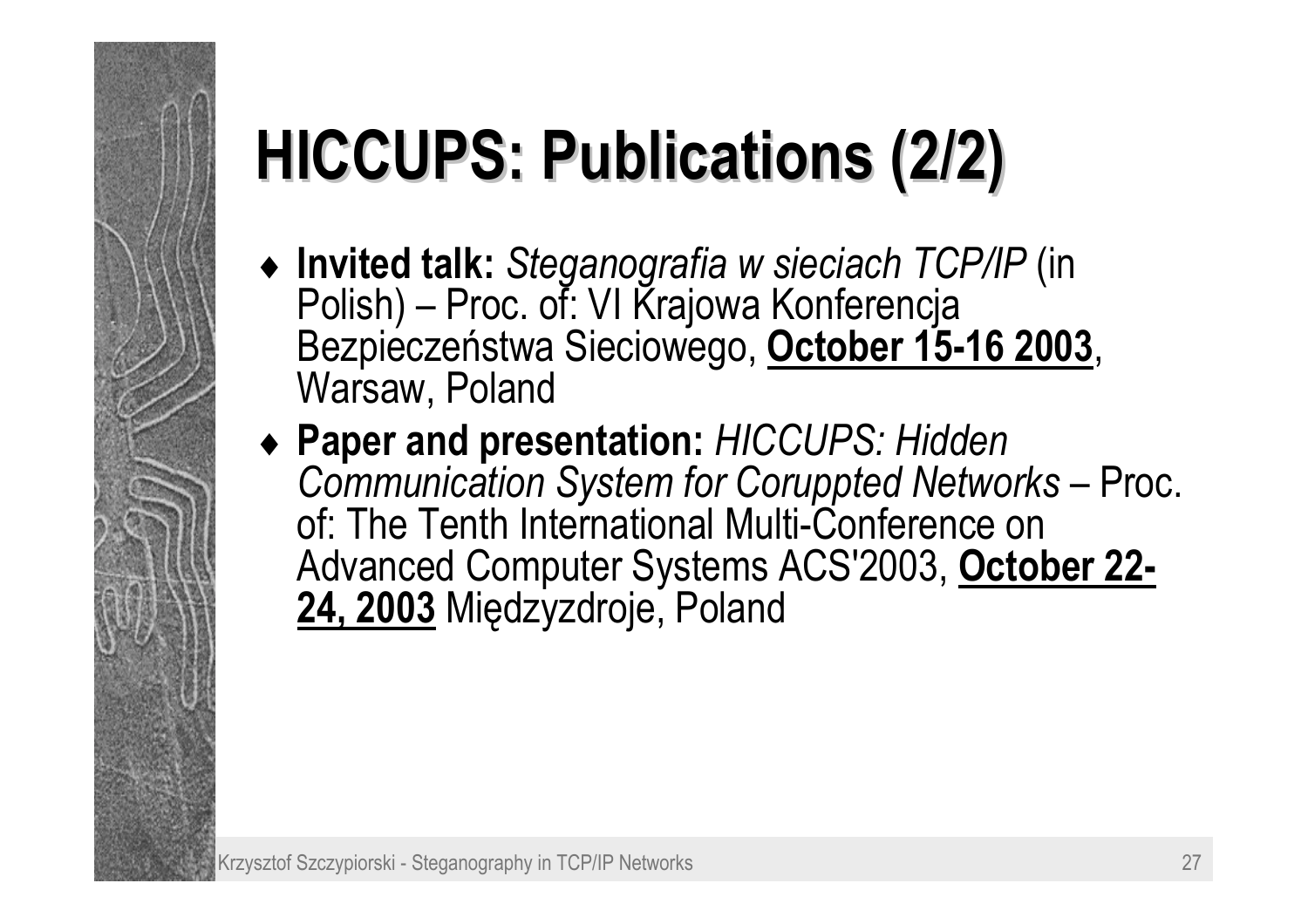# **HICCUPS Concept (1/2)**

- ♦ Shared medium networks use broadcast medium (for example air) - it creates possibility of "hearing" all frames with data transmitted in medium
- ♦ **Hidden group** with common knowledge
- $\triangleleft$  Basic mode for steganographic system  $-$  usage of low bandwidth hidden data channels (1% of frame size)

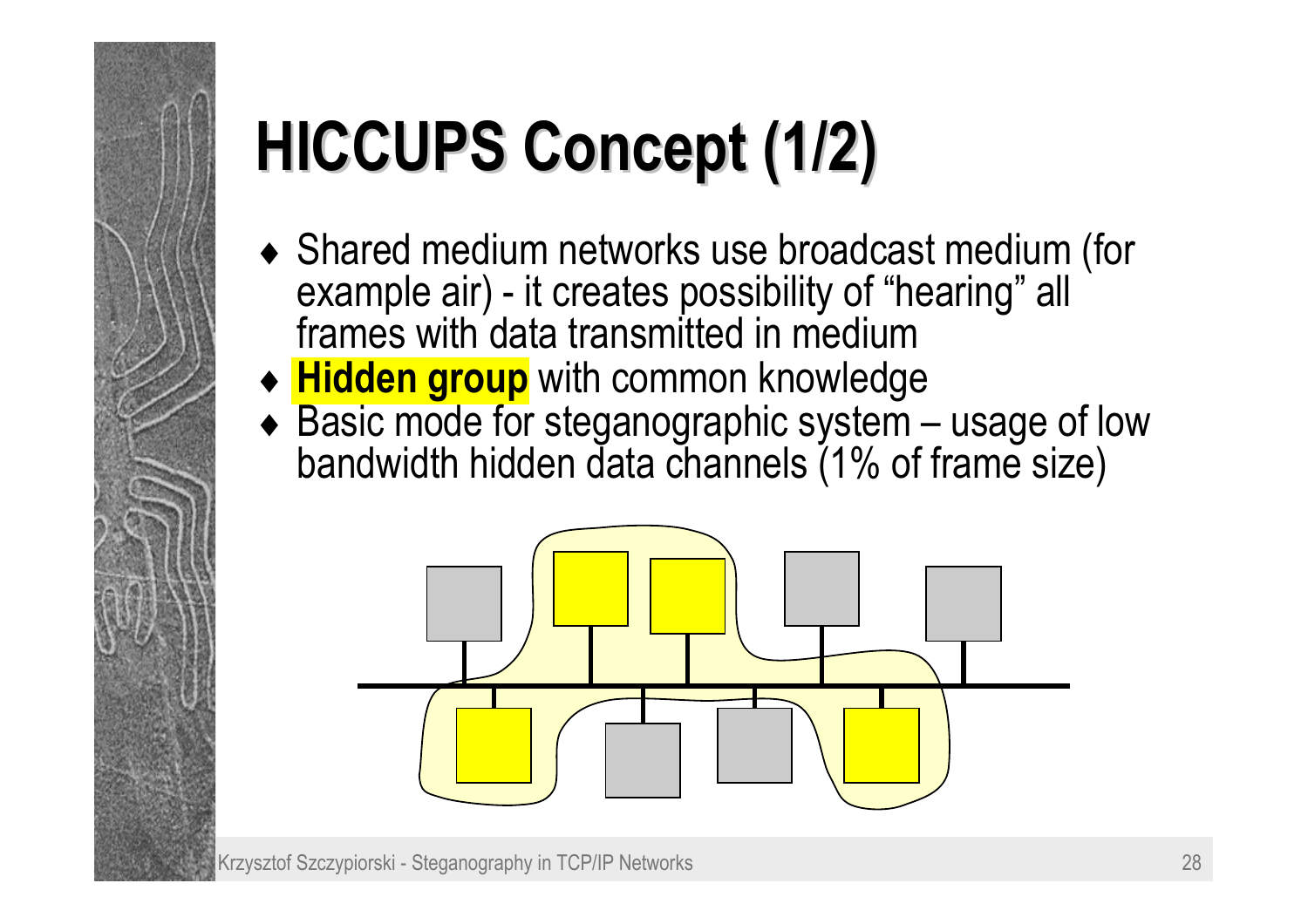# **HICCUPS Concept (2/2)**

- ♦ **A station** sends corrupted (= with bad checksum) frame
- ♦ Remaining hidden stations are changing their mode of operation to the "corrupted frame mode" (high bandwidth almost 100% of frame size) – for observers it looks like **hiccups**
- ♦ Additionally: usage of network protected by cryptographic mechanisms to have an exquisite noise

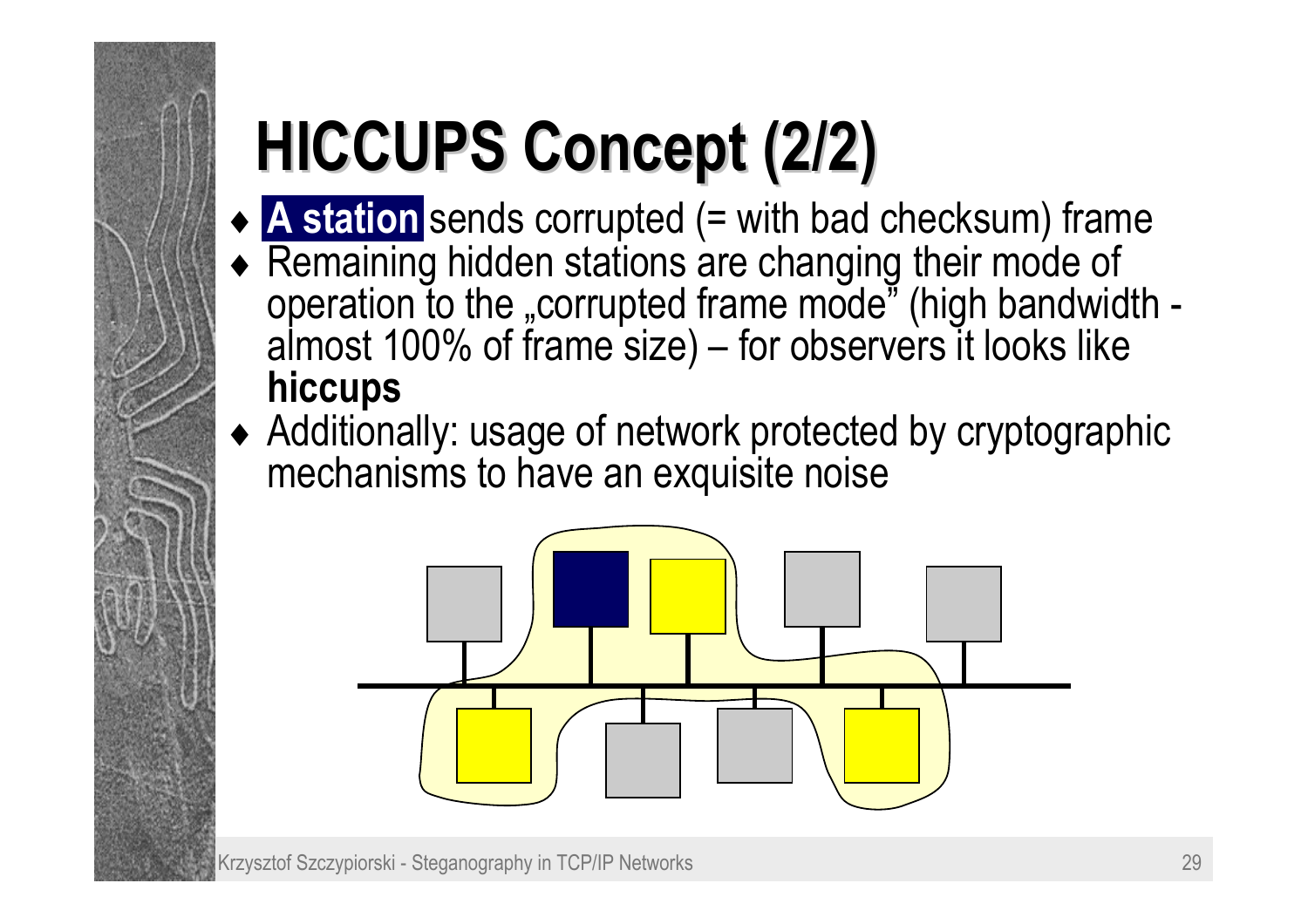

TCP/IP protocol suite



Legend: LLC - Link Layer Control MAC - Medium Access Control PHY - Physical Signalling

#### Krzysztof Szczypiorski - Steganography in TCP/IP Networks 30

#### Shared medium networks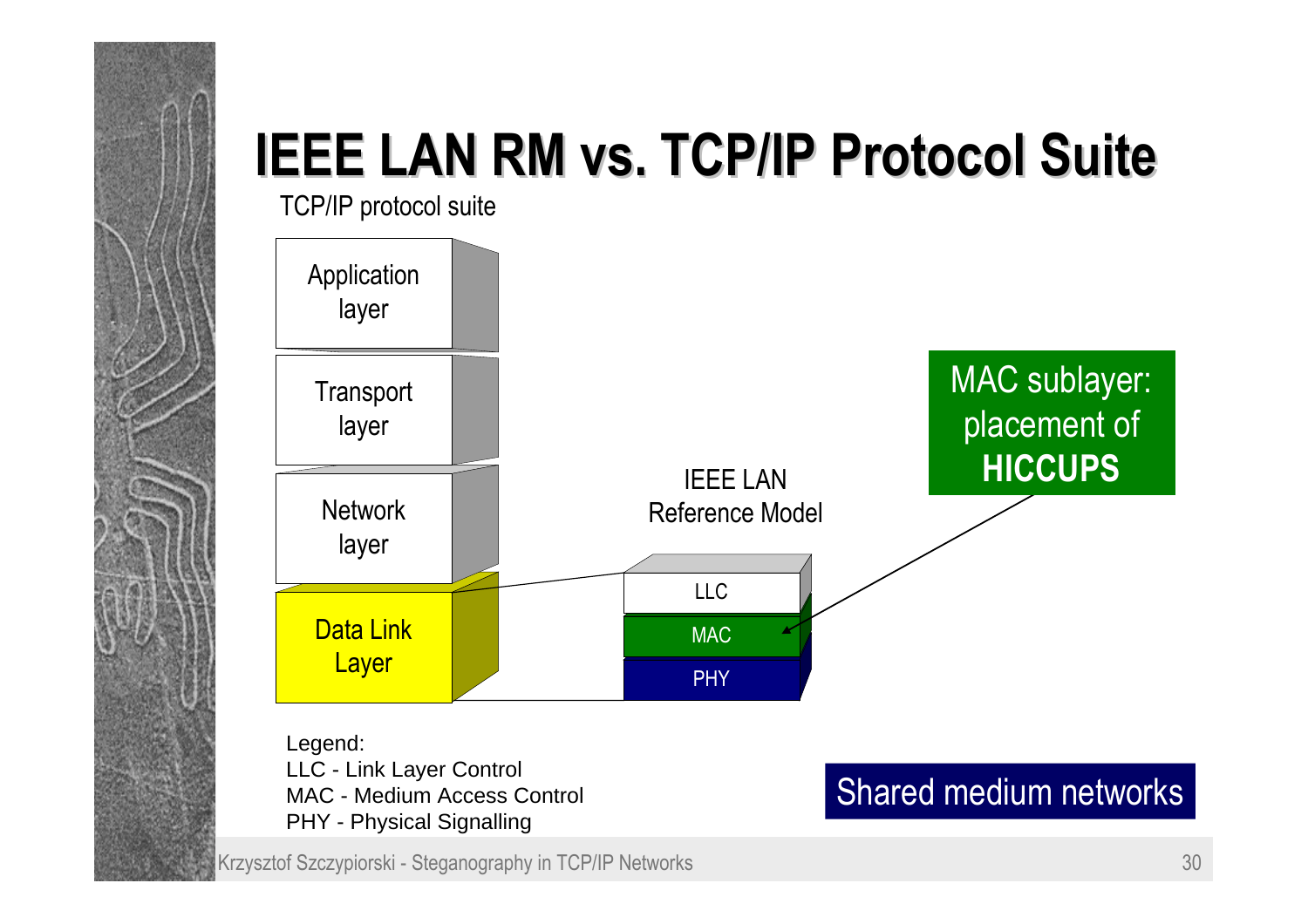# **Properties of Network Environment for HICCUPS for HICCUPS**

# **P1:** shared medium network with possibility of frame's interception:

- CSMA (Carrier Sense Multiple Access) **Aloha**
- CSMA/CD (CSMA with Collision Detection) **Ethernet**
- CSMA/CA (CSMA with Collision Avoidance) **WLAN IEEE**<br>802.11
- − **Token Bus**
- 
- **P2:** publicly known method of cipher initiation for instance by initialization vectors **P3:** integrity mechanisms for encrypted frames for instance one-way hash function, Cyclic Redundancy  $Code - CRC$

(CRC is rarely strong enough for protecting integrity, but it is used in WLAN IEEE 802.11 for such purpose)<br>**P1** - essential. **P2** and **P3** - optional

 ñ essential, **P2** and **P3**  -- optional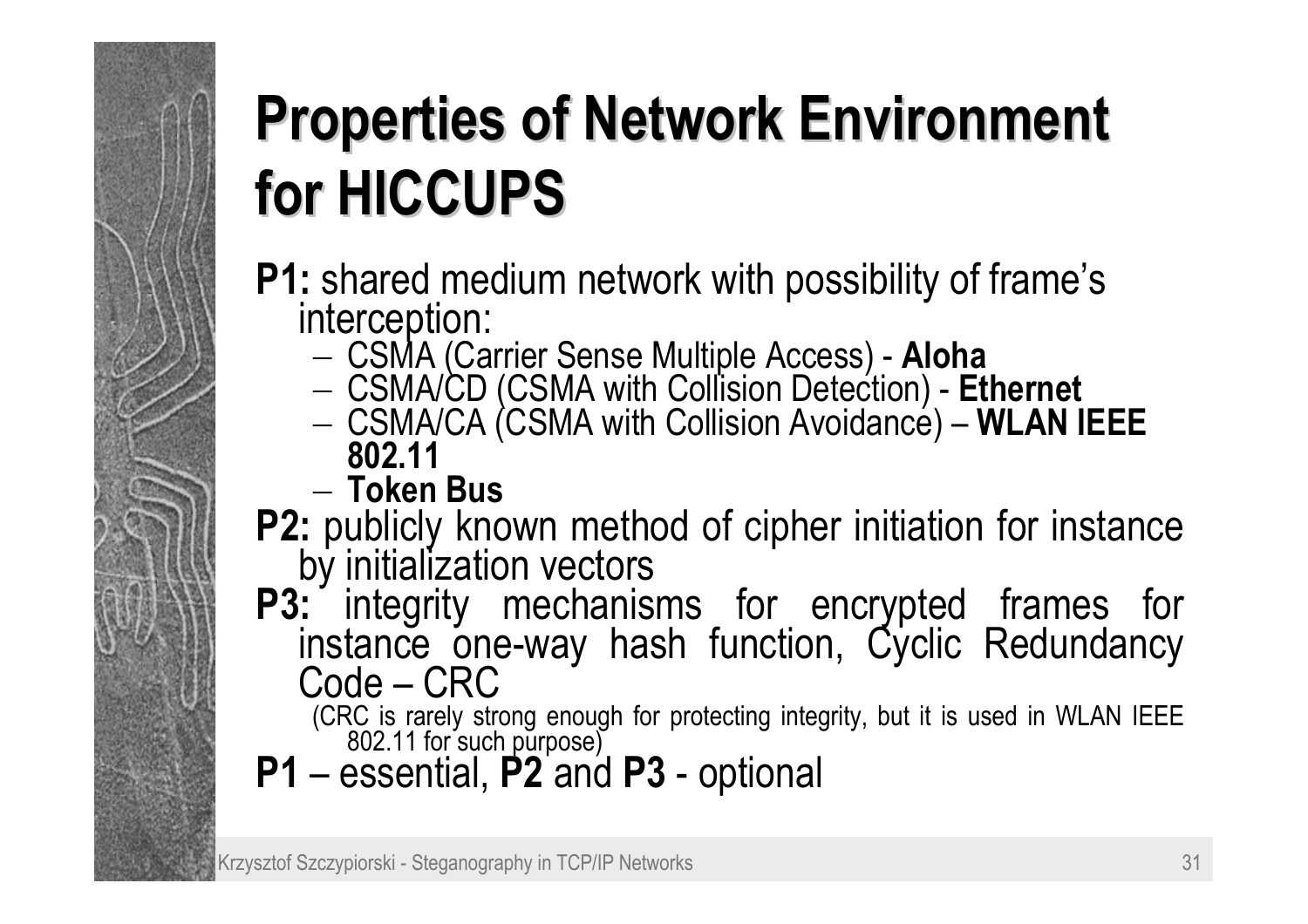# **Hidden Data Channels Data Channels**

- ♦ **HDC1:** channel based on cipherís initialization vectors
- ♦ **HDC2:** channel based on MAC network addresses (for example destination and source)
- ♦ **HDC3:** channel based on integrity mechanism values (for example frame checksums)
- ♦ For network with **P1 only**: **HDC2** and **HDC3** are used

| <b>Frame header</b><br>(including destination and source addresses) |
|---------------------------------------------------------------------|
| Data payload                                                        |
| Frame checksum                                                      |

**Generic MAC frame**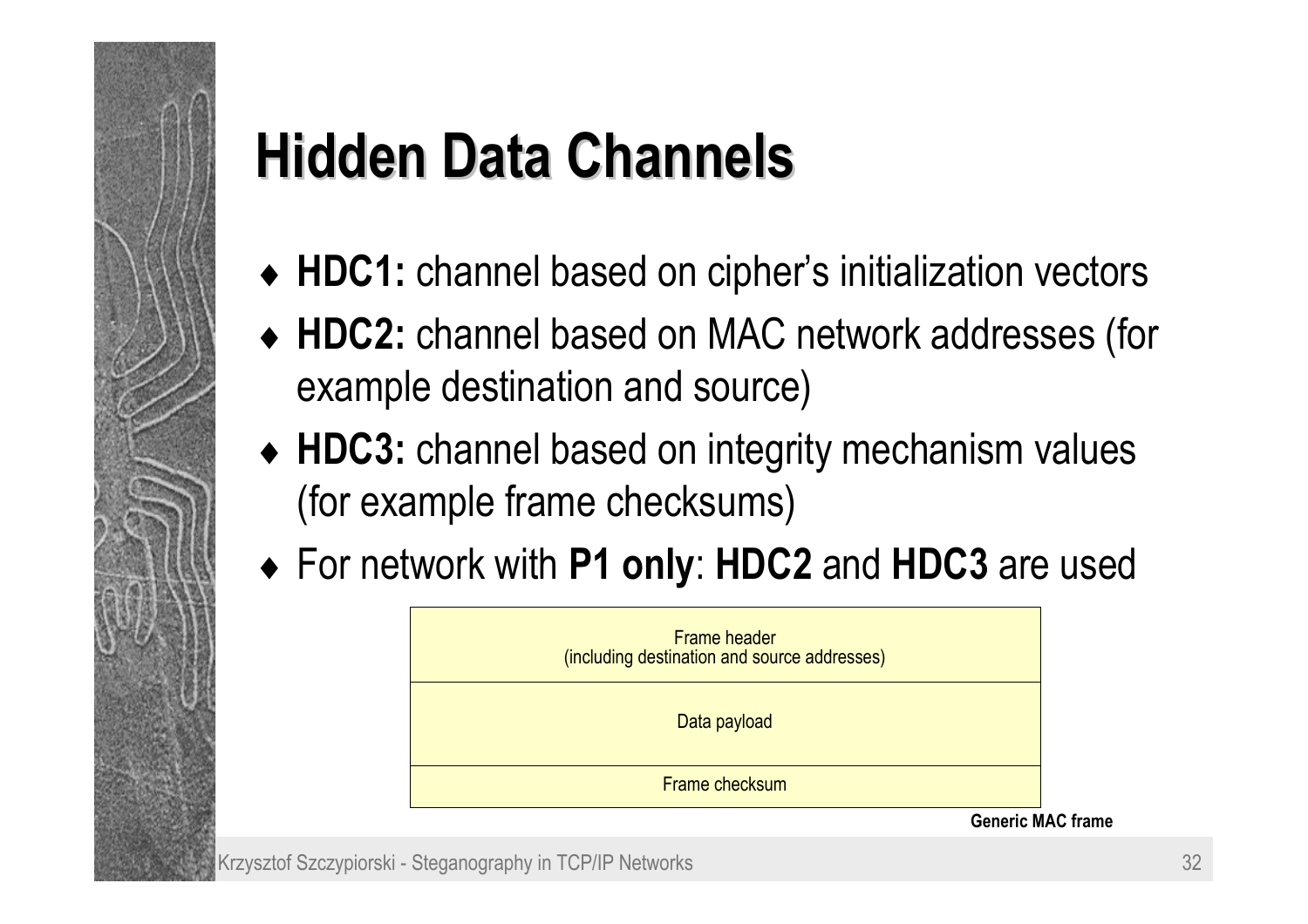

### **General HICCUPS Operation Scheme General HICCUPS Operation Scheme**

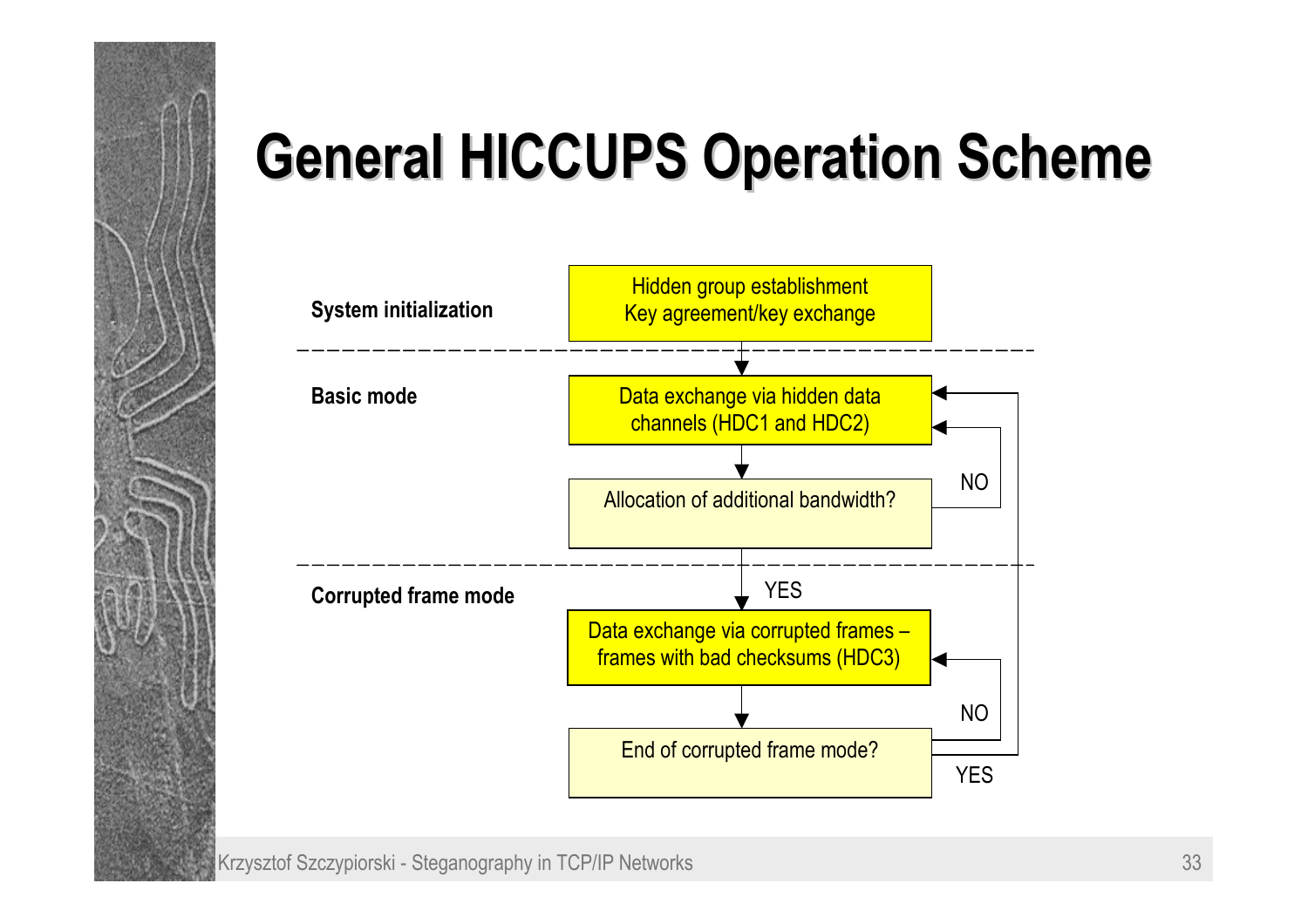# **Functional Functional Parts of HICCUPS of HICCUPS**

- FP1: network cards dedicated, for example, to **FRUA**: IEEE 802.11b/g; network cards should have possibility to control HDC1-HDC3 and data payload in MAC frame
	- ñ After investigations in network card market we found<br>no interface that allows to produce frame with given<br>CRC
	- ñ Our work is focused on developing self-made<br>network card or reprogramming existing software in<br>available network cards
	- ñ The patent application P.359660 includes a proposal<br>of the generic network card for HICCUPS
- ♦ **FP2**: management system to control HDC1- HDC3 and data payload in MAC frame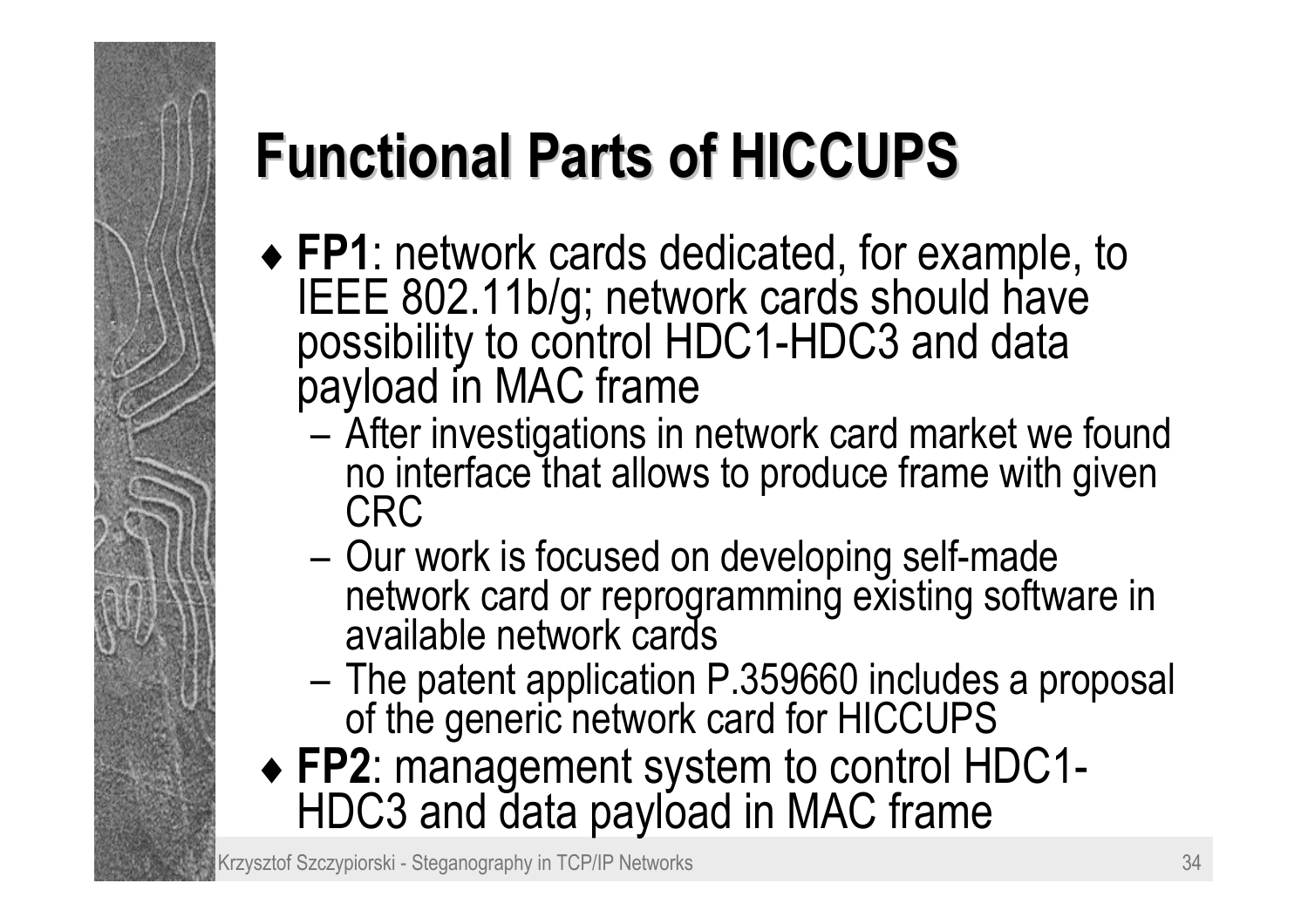# **The Management System The Management System**

- The management system (FP2) may be produced as software or hardware and should perform such functions:
	- ñ– joining hidden group
	- **ñ** – Ieaving hidden group
	- ñ providing interface to upper network layer to control HDC1-HDC3 and data payload in MAC frame
- ♦ with cryptographic extension:
	- ñ– key agreement/key exchange
	- **ñ** – key refresh
	- ñ- encryption/decryption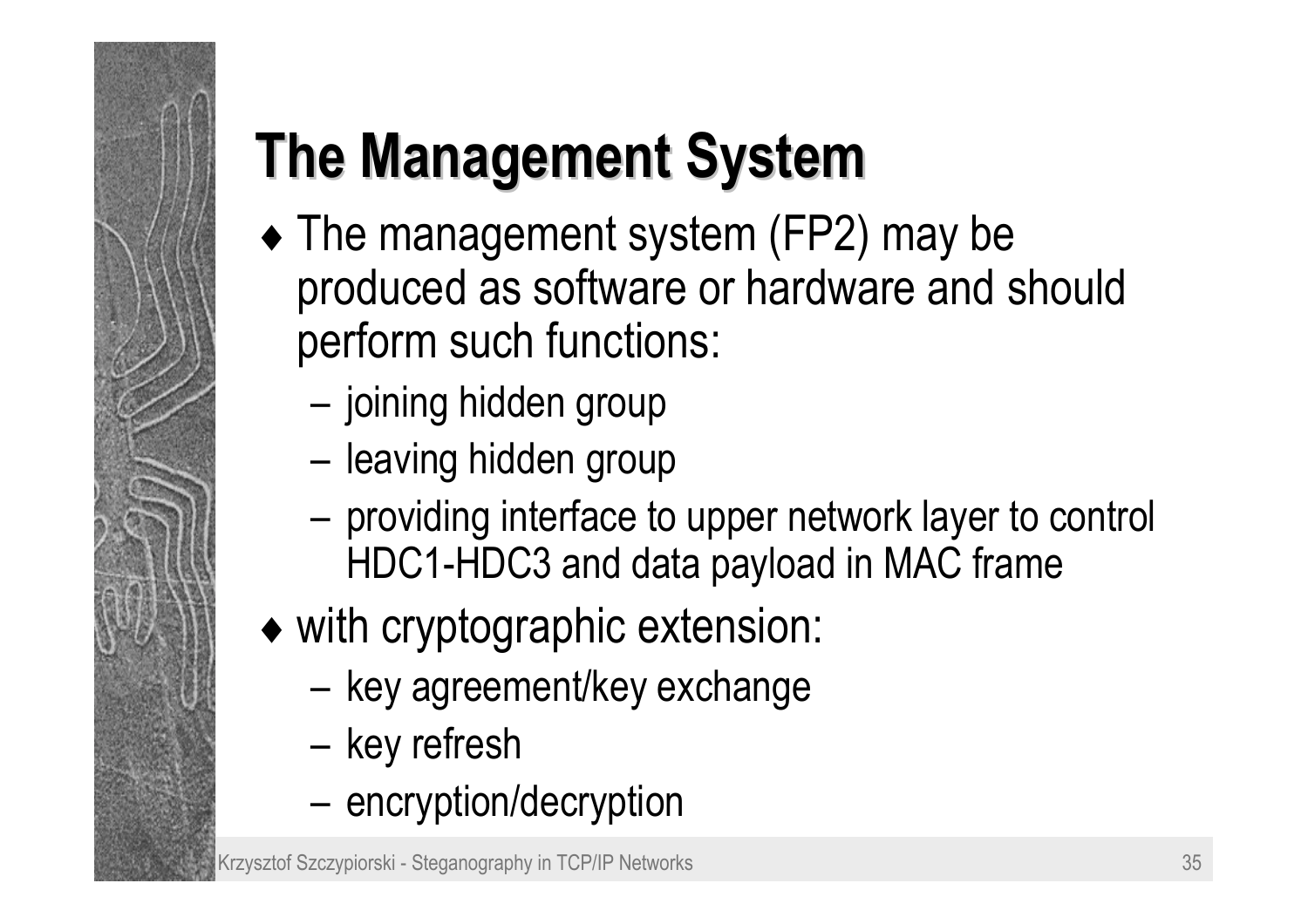#### **Properties of WLAN Network Environment**

- $\blacklozenge$  Mean bit error rate can range from 10<sup>-3</sup> to 10<sup>-7</sup>. Typical frame error rate (FER) for WLAN and TCP/IP protocol suite is 2-3% but mobility of station increases FER by about 30%
- ♦ **P1.WLAN:** wireless local area network with bus topology and medium access mechanism CSMA/CA
- ♦ **P2.WLAN:** publicly known method of RC4 cipher initiation by initialization vectors
- ♦ **P3.WLAN:** integrity mechanisms for encrypted frames – CRC-32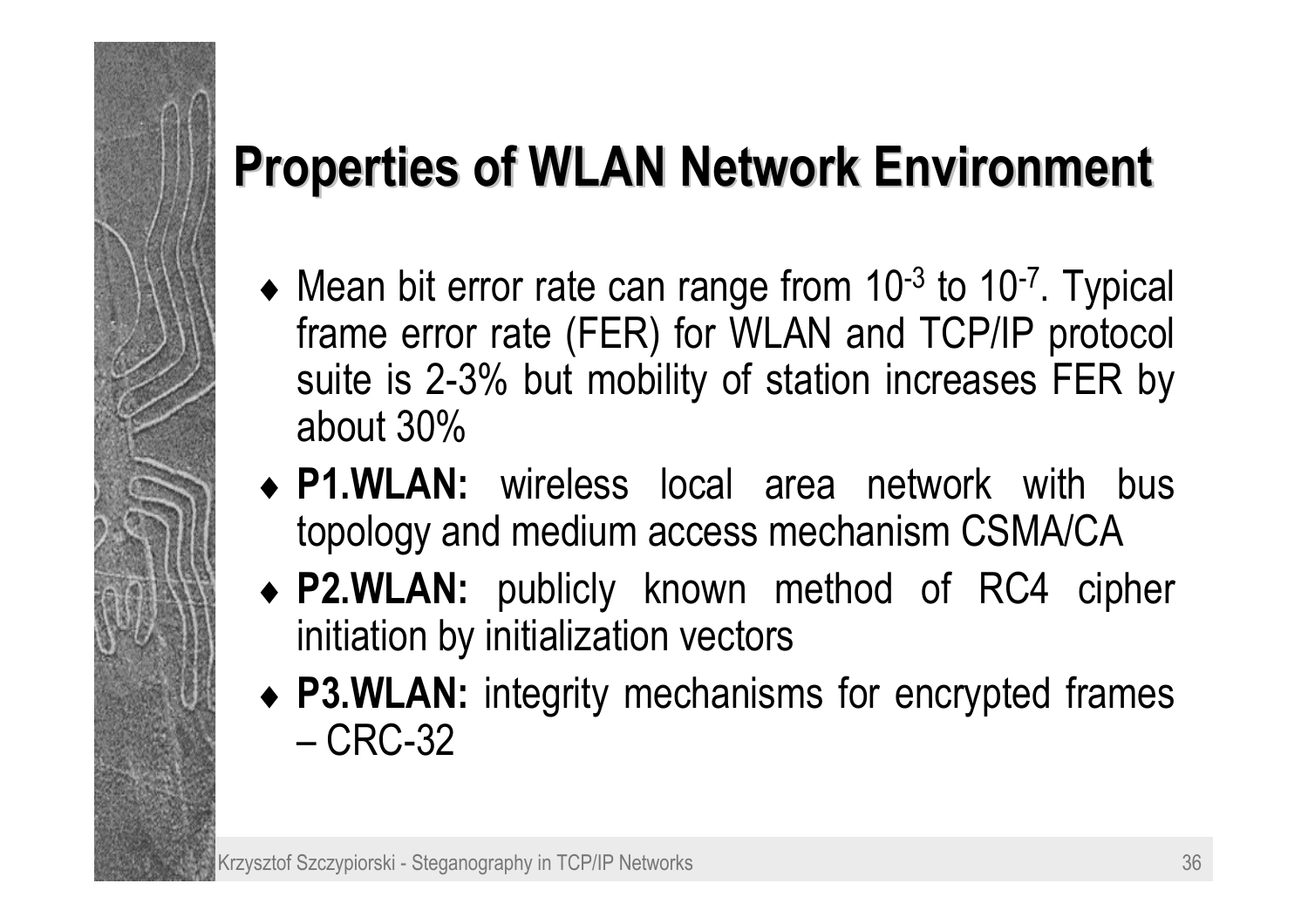## **IEEE 802.11 Wired Equivalent Privacy**

- −− **64-bit RC4** (effective 40-bit)
- −− **128-bit RC4** (effective 104-bit) – vendor standard
- −− A sender and a receiver share secret key – **k** −− initialization vector - **IV**
- −− message – M
- −− **RC4(IV,k)** generates keystream
- −− checksum **c** performed by **CRC-32**
- −manual key distribution

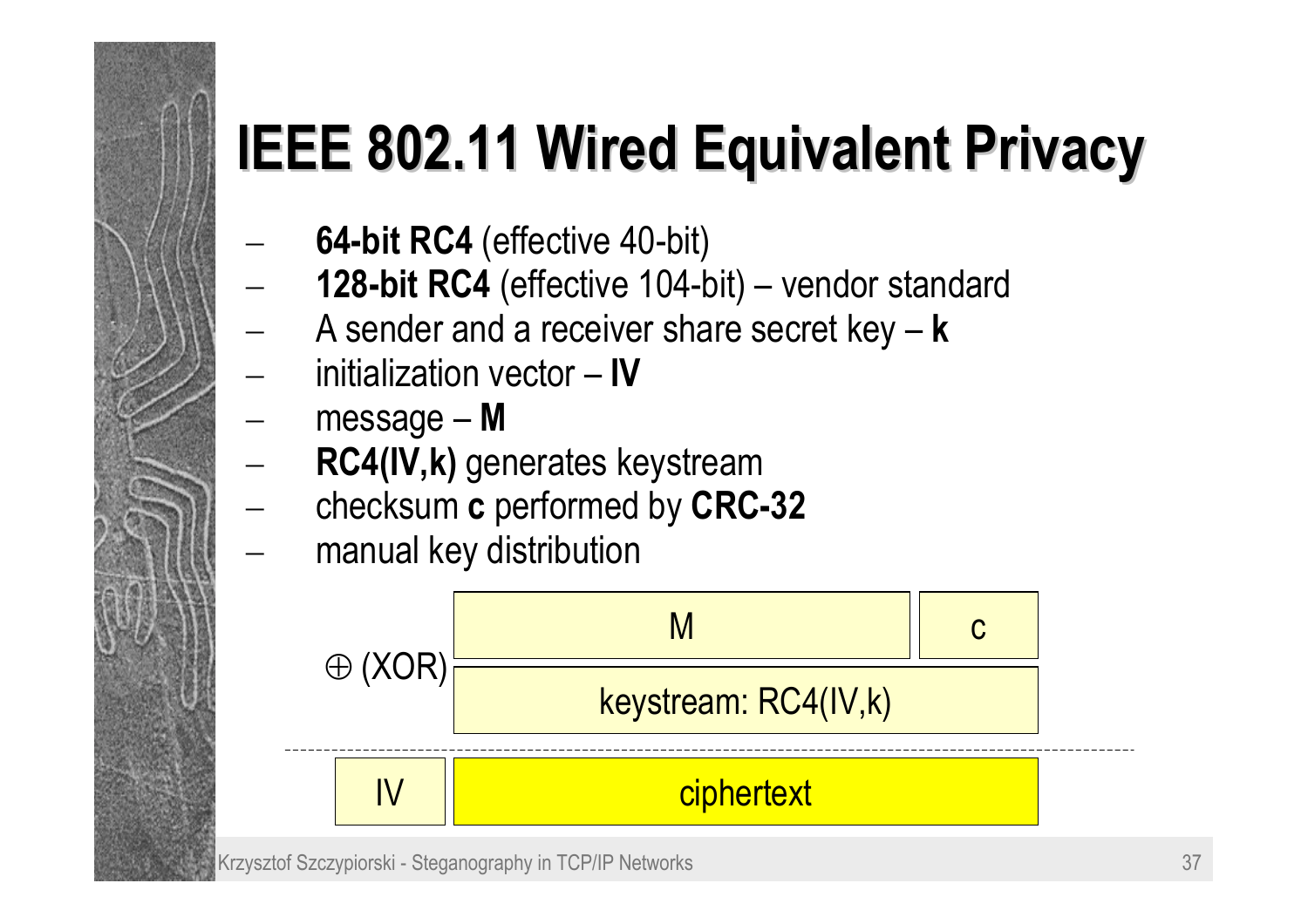# **Hidden Data Channels in WLAN Data Channels in WLAN**

- ♦ **HDC1.WLAN:** channel based on RC4 initialization vectors: 24-bit
- ♦ **HDC2.WLAN:** channel based on MAC network addresses:
	- $-$  Destination Address: 48-bit
	- ñ Source Address: 48-bit
	- Receiver Address: 48-bit
	- Transmitter Address: 48-bit
- ♦ **HDC3.WLAN:** channel based on integrity mechanism values – armed with WEP: 32-bit



#### Legend:

part of frame protected by WEP

**IEEE 802.11 MAC frame armed with WEP**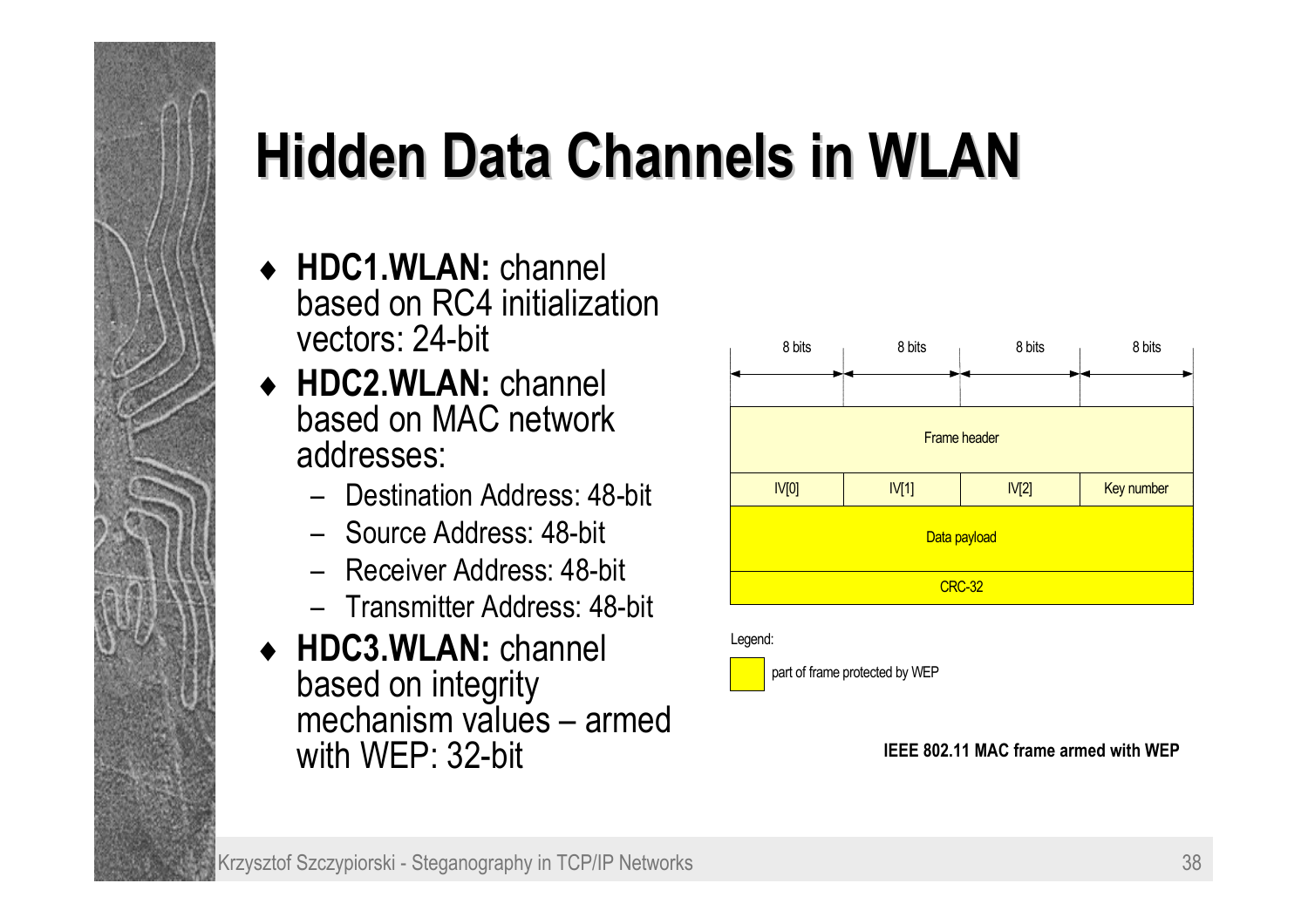## **,, Right to Talk**" System for WLAN

- $\triangleleft$  All stations involved in hidden communications will be keeping frame error rate (FER) worse than it really exists
- $\bullet$  In reality there is no way to predict FER at specific point of wireless network environment – only physical existence of station or sensor gives opportunity to measure frame error rate
- ◆ Keeping FER bad enough consists of generating corrupted packets with data useless for steganographic system

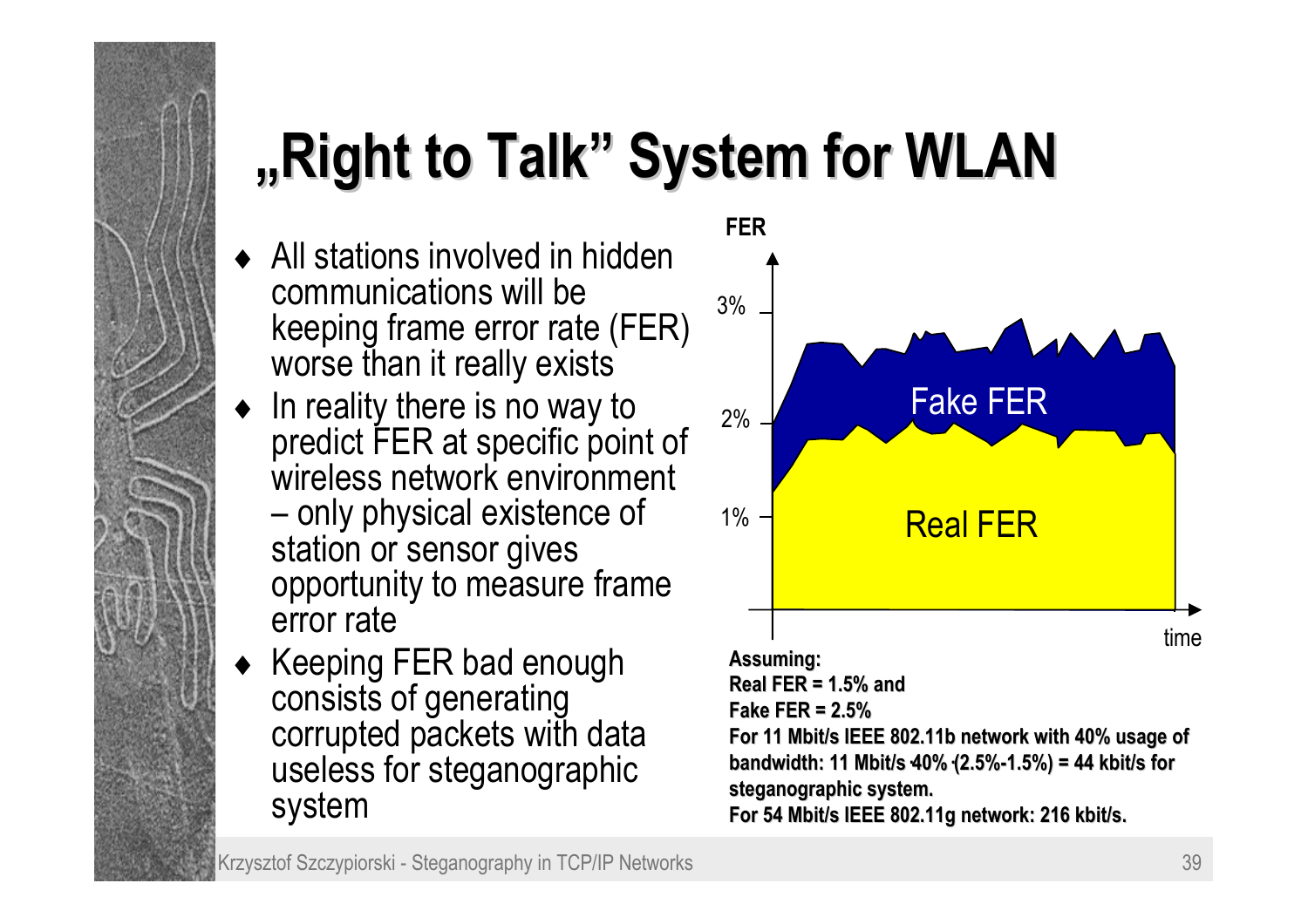

## **Future Work**

♦ To finish the experiments with comparison of an error detection at PHY layer and MAC sublayer in WLAN



- To prepare a simulation of the system in a network simulator
- ◆ To create:
	- A prototype of a sensor to discover HICCUPS-like systems (as a support for steganalysis)
	- A prototype of the system for IEEE 802.3 networks (wired Ethernet)
	- A prototype of the system for WLAN (and Linux)
- ♦ To develop Stegano Detection System as a part of IDS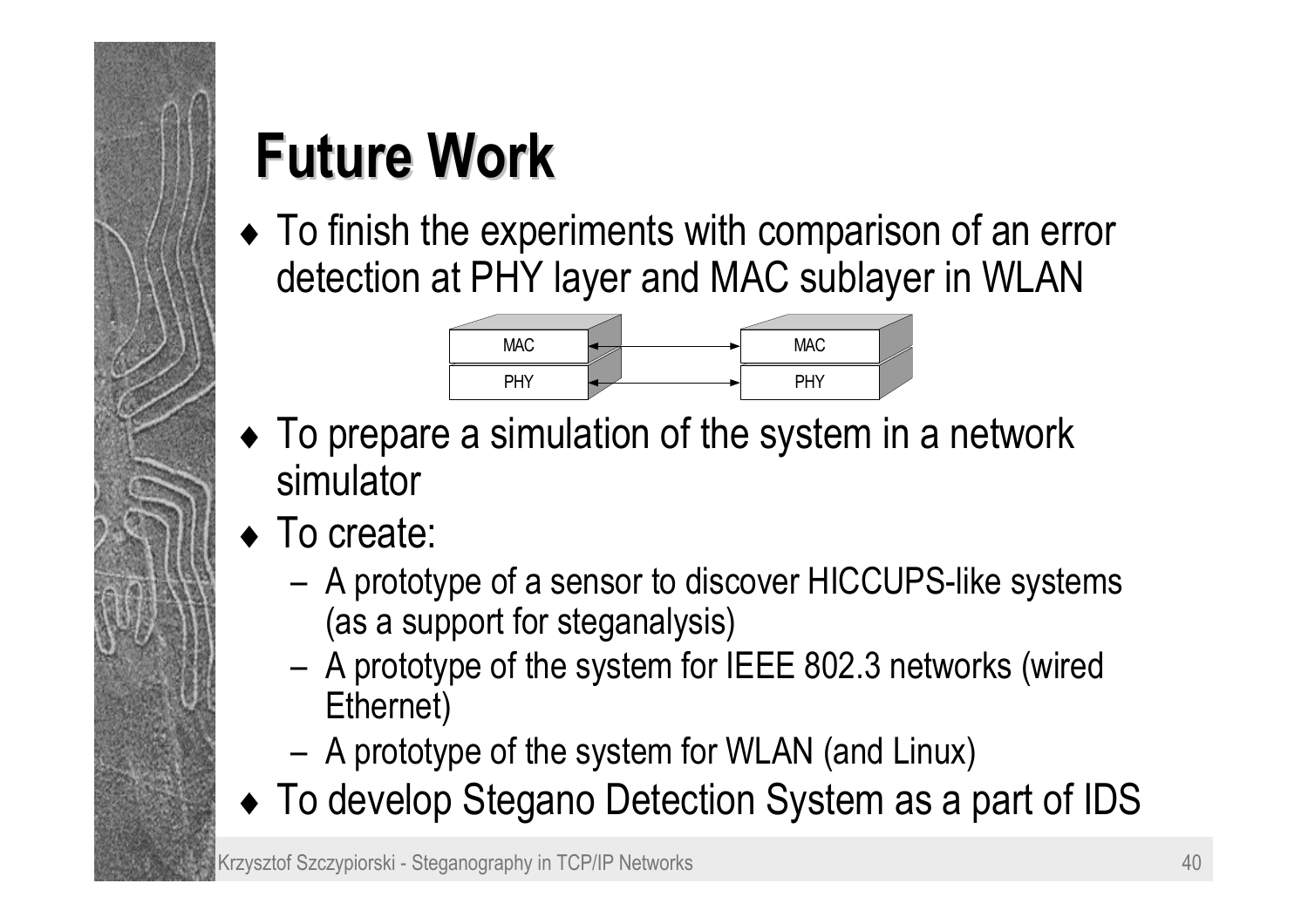## **General Conclusions General Conclusions**

- ♦ Network steganography is a steganography in a **telecommunication container**(including protocols, codes)
- ♦**Before 911**: how to construct?
- ◆ **After 911**: as above + how to fight? how to discover? But if there is no way to discover: how to eliminate?



http://remember.worldatwar.org/main.mhtml/images/photography

- ♦**Impossible mission**
- ♦ **Intrusion Detection Systems** will be developed to reveal network steganography
- ♦ **Warning** for business: a new (?) way of information leakage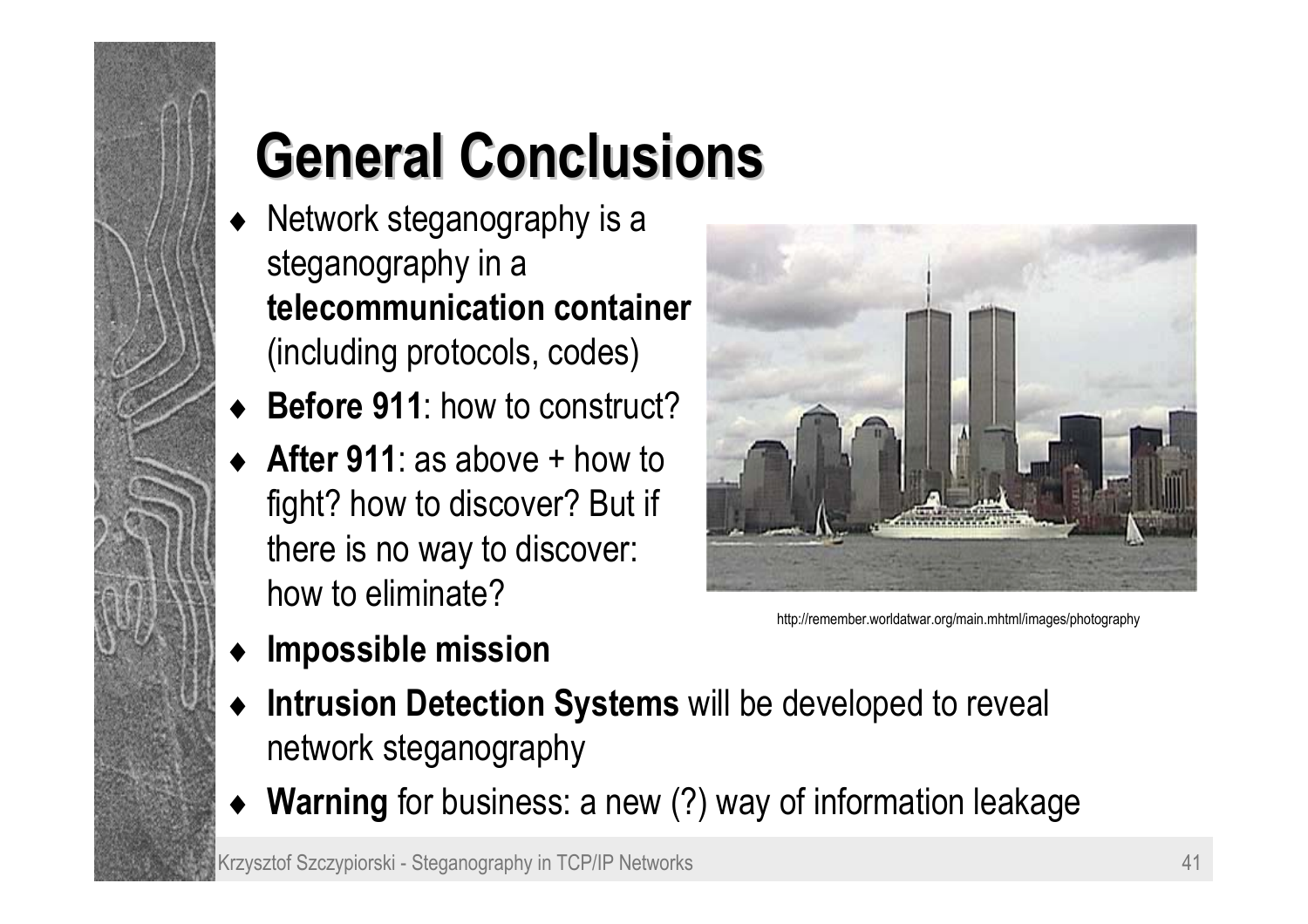### **HICCUPS: HICCUPS: Conclusions Conclusions**

- ♦ HICCUPS is a **new network steganographic system** dedicated to shared medium networks especially to WLAN
- ♦ Main novelty of the system is **usage of frames with bad checksums** as a method of creating additional ondemand bandwidth for steganographic purposes
- ♦ **Elastic on-demand bandwidth**: kilobits-per-second (not several bits-per-second)
- ♦ System can be applied to many of the existing **wireless**  public **networks** (including sensor networks)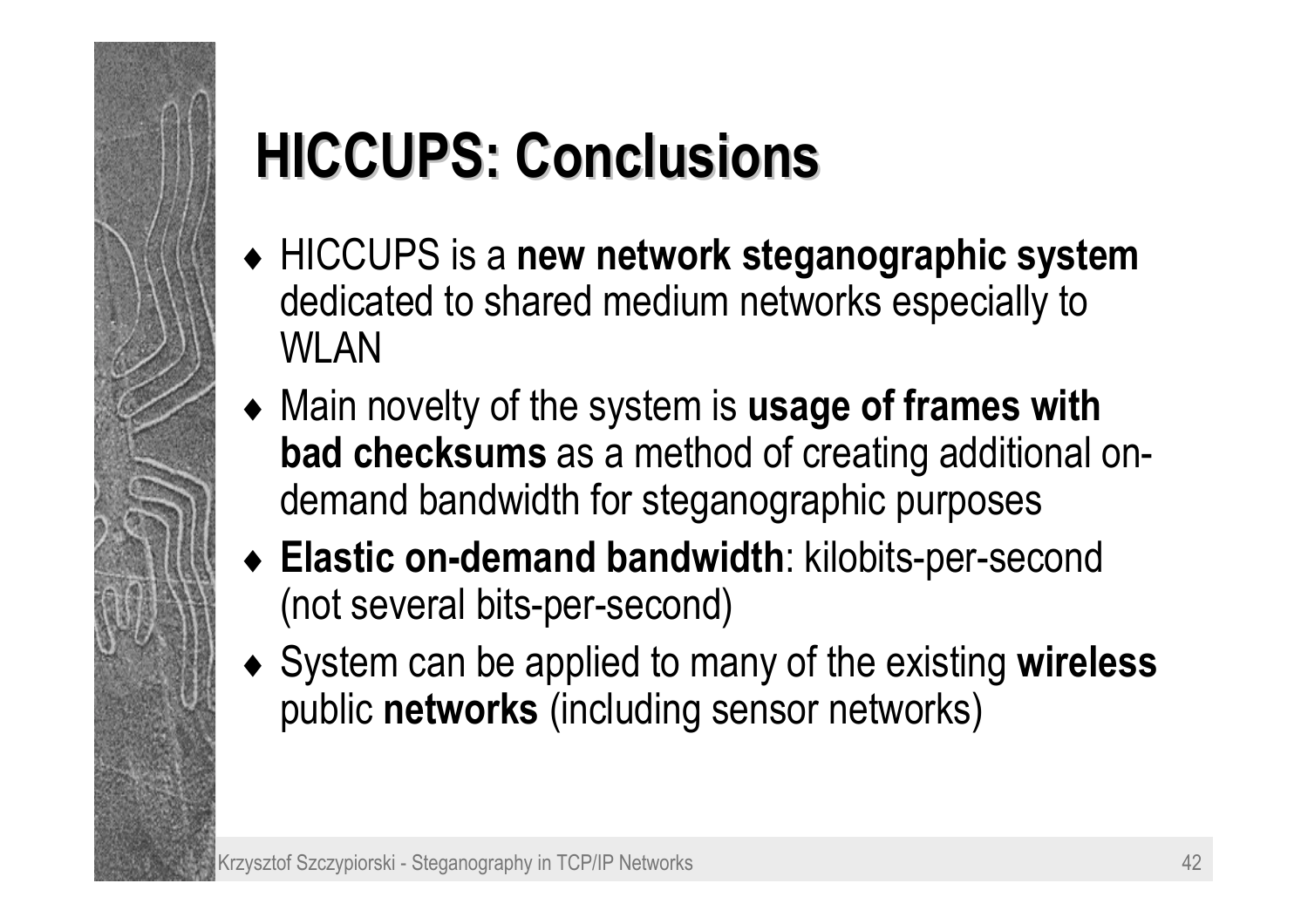

#### ◆ Prof. Józef Lubacz ♦ Krzysztof Brzeziński, PhD

- ♦ Ryszard Kossowski, PhD
- ♦ Sławomir Kukliński, PhD
- ♦ Roman Dygnarowicz, MSc (Polish DoD)
- ◆ Piotr Szafran, MSc student
- ♦ Igor Margasiński, PhD student
- ♦ Aneta Zwierko, PhD student
- 9 anonymous reviewers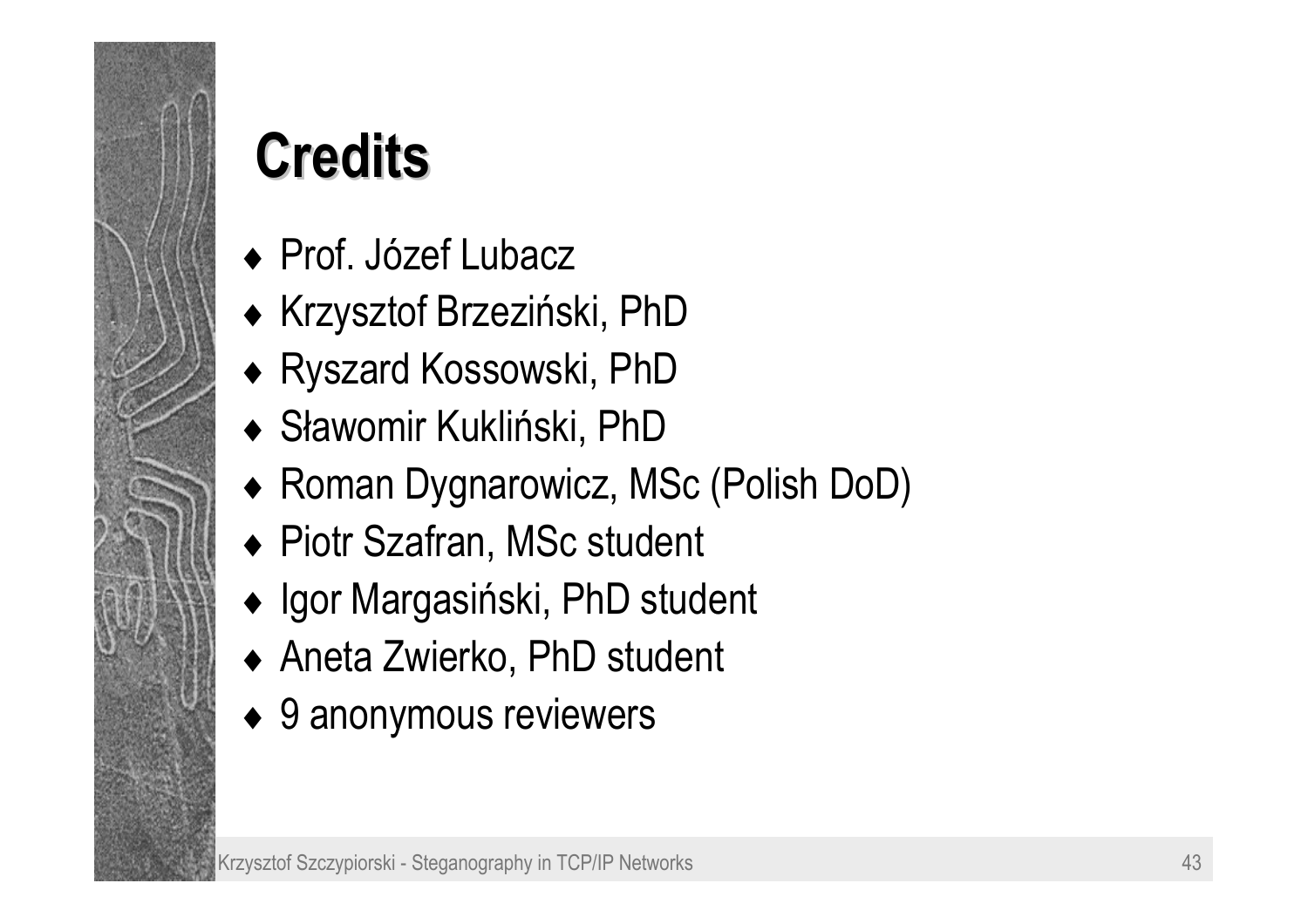

e-mail: **ksz@stegano.net http://stegano.net**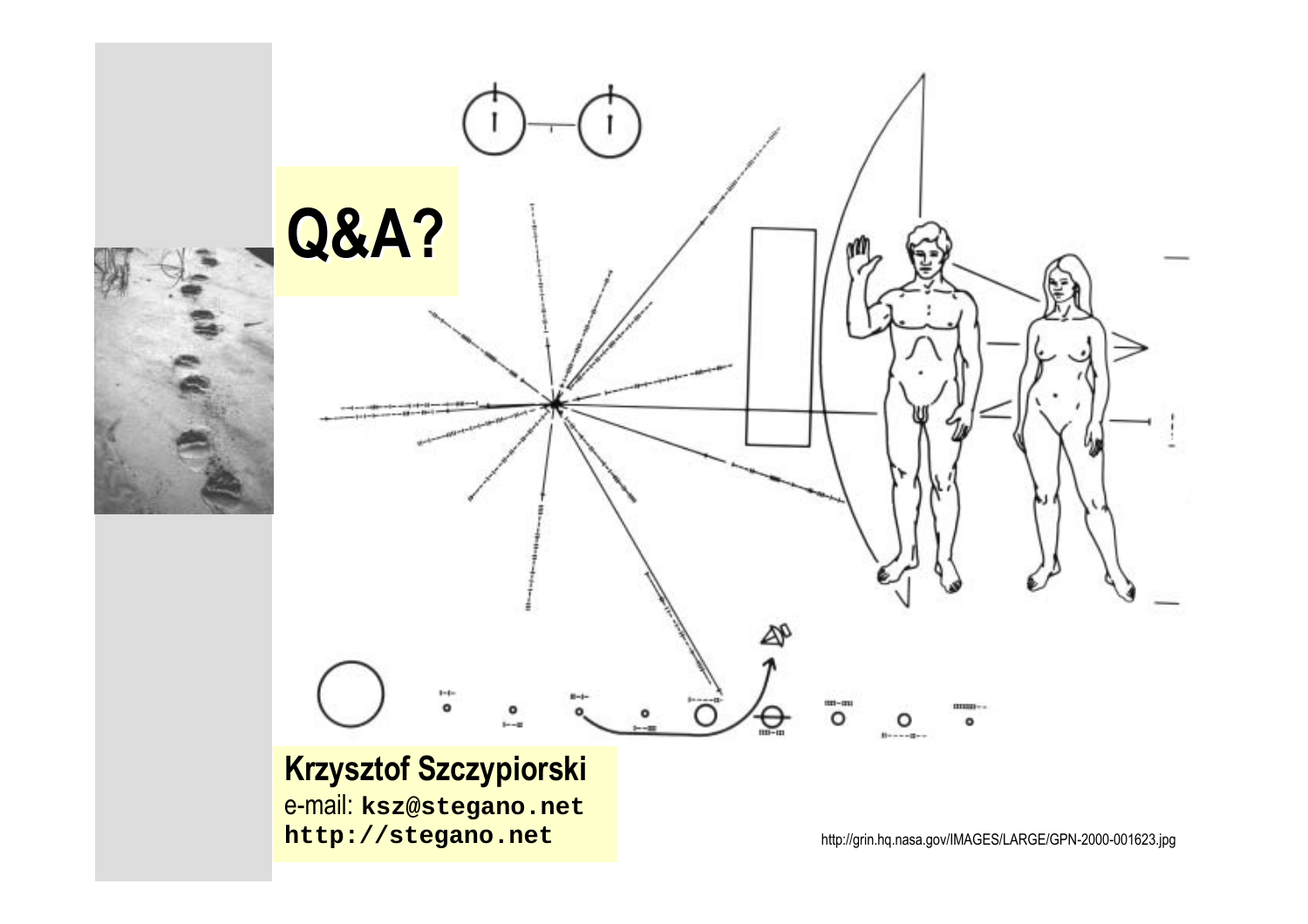# **References References 1/2**

- 1.Ahsan K., Kundur D.: Practical Data Hiding in TCP/IP. In: Proceedings of Workshop on Multimedia Security at ACM Multimedia '02, Juan-les-Pins (on the French Riviera), December 2002
- 2.. Anderson, R. (Ed.): Proceedings of: Information Hiding – First International<br>Workshop, Cambridge, U.K., May 30 – June 1, 1996, vol. 1174 of Lecture Notes in Computer Science, Springer-Verlag Inc.
- 3.. Aucsmith, D. (Ed.): Proceedings of: Information Hiding – Second International Workshop, IH'98, Portland, Oregon, USA, April 14-17, 1998, vol. 1525 of Lecture Notes in Computer Science, Springer-Verlag Inc.<br>Boyer L.: Firewall Bypass via Protocol Steganography –
- 4.http://www.networkpenetration.com/protocol\_steg.html
- 5.Chmielewski A.: Utilization of Transmission Code Redundancy for Additional<br>Data Stream. Ph.D. dissertation (in Polish), Warsaw University of Technology,<br>1988
- 6.Fisk G., Fisk M., Papadopoulos C., Neil J.: Eliminating Steganography in Internet Traffic with Active Wardens. In: [13], pp. 29-46.
- 7.Fluhrer S., Mantin I., Shamir A.: Weaknesses in the Key Scheduling Algorithm of RC4. In Proceedings of SAC 2001, Eighth Annual Workshop on Selected Areas in Cryptography (Toronto, Ontario, Canada, August 2001), pp. 1-24